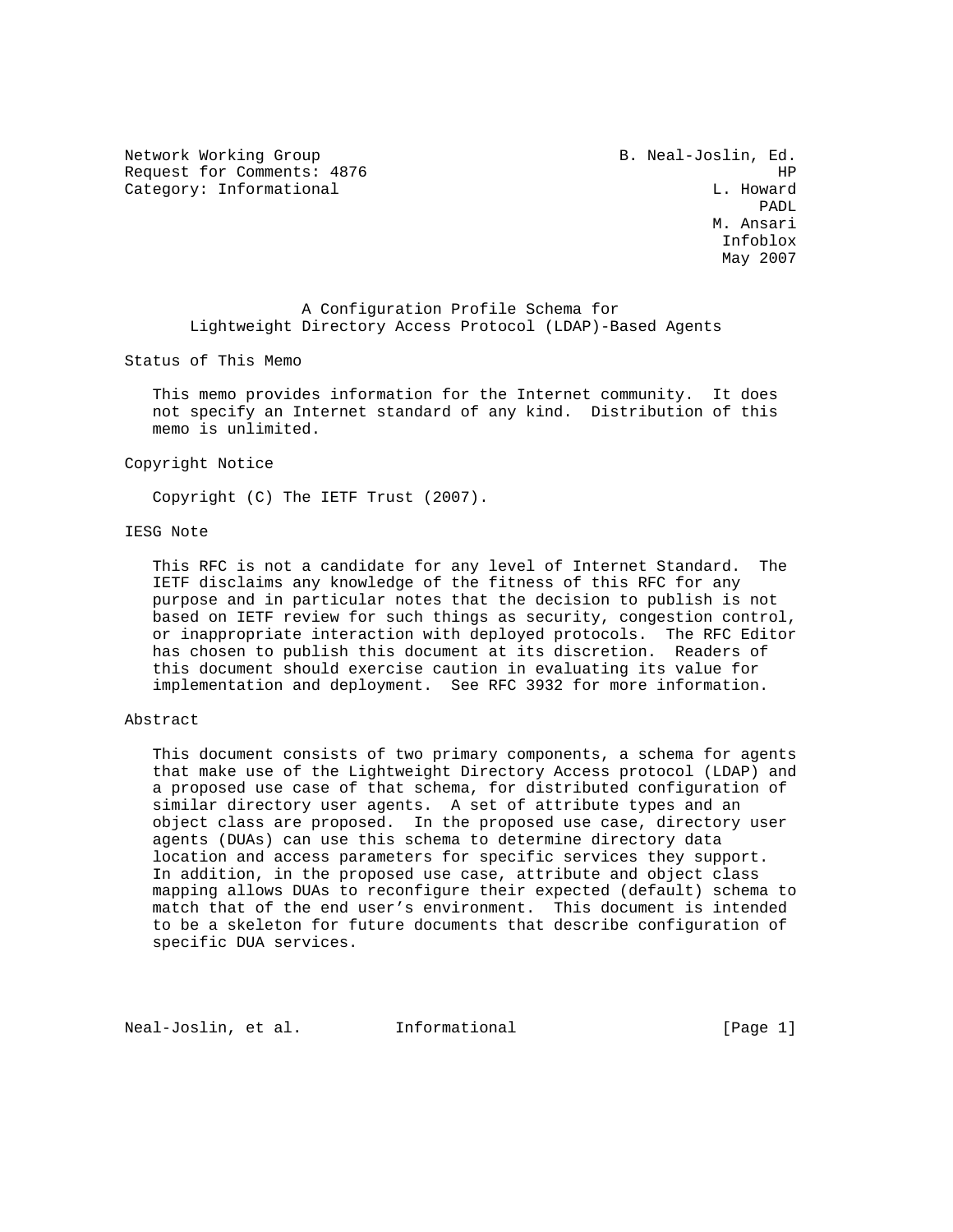# Table of Contents

| 1.             |                                                                 |  | 3               |
|----------------|-----------------------------------------------------------------|--|-----------------|
|                |                                                                 |  | $\overline{4}$  |
| 2.1.           |                                                                 |  | $\overline{4}$  |
| 2.2.           |                                                                 |  | 5               |
| 2.3.           |                                                                 |  | 5               |
| 2.4.           | Common Syntax/Encoding Definitions                              |  | 5               |
| 3 <sub>1</sub> |                                                                 |  | $6\overline{6}$ |
| 3.1.           |                                                                 |  | $6\overline{6}$ |
| 3.2.           |                                                                 |  | $\overline{9}$  |
| 4.             | DUA Implementation Details 10                                   |  |                 |
| 4.1.           | Interpreting the preferredServerList Attribute 10               |  |                 |
| 4.2.           | Interpreting the defaultServerList Attribute 11                 |  |                 |
| 4.3.           | Interpreting the defaultSearchBase Attribute 12                 |  |                 |
| 4.4.           | Interpreting the authenticationMethod Attribute 13              |  |                 |
| 4.5.           | Interpreting the credentialLevel Attribute 15                   |  |                 |
| 4.6.           | Interpreting the serviceSearchDescriptor Attribute 16           |  |                 |
| 4.7.           | Interpreting the attributeMap Attribute 20                      |  |                 |
| 4.8.           | Interpreting the searchTimeLimit Attribute 23                   |  |                 |
| 4.9.           | Interpreting the bindTimeLimit Attribute 23                     |  |                 |
|                | 4.10. Interpreting the followReferrals Attribute 24             |  |                 |
|                | 4.11. Interpreting the dereferenceAliases Attribute 24          |  |                 |
|                | 4.12. Interpreting the profileTTL Attribute 24                  |  |                 |
|                | 4.13. Interpreting the objectclassMap Attribute 25              |  |                 |
|                | 4.14. Interpreting the defaultSearchScope Attribute 27          |  |                 |
|                | 4.15. Interpreting the serviceAuthenticationMethod Attribute 27 |  |                 |
|                | 4.16. Interpreting the serviceCredentialLevel Attribute 28      |  |                 |
| 5.             | Binding to the Directory Server 29                              |  |                 |
| б.             | Security Considerations 29                                      |  |                 |
| 7.             |                                                                 |  |                 |
| 8.             |                                                                 |  |                 |
|                | 8.1. Registration of Object Classes 31                          |  |                 |
| 8.2.           | Registration of Attribute Types 31                              |  |                 |
| 9.             |                                                                 |  |                 |
| 9.1.           | Normative References 33                                         |  |                 |
|                | 9.2. Informative References 34                                  |  |                 |
|                |                                                                 |  |                 |
|                |                                                                 |  |                 |

Neal-Joslin, et al. 1nformational 1999 [Page 2]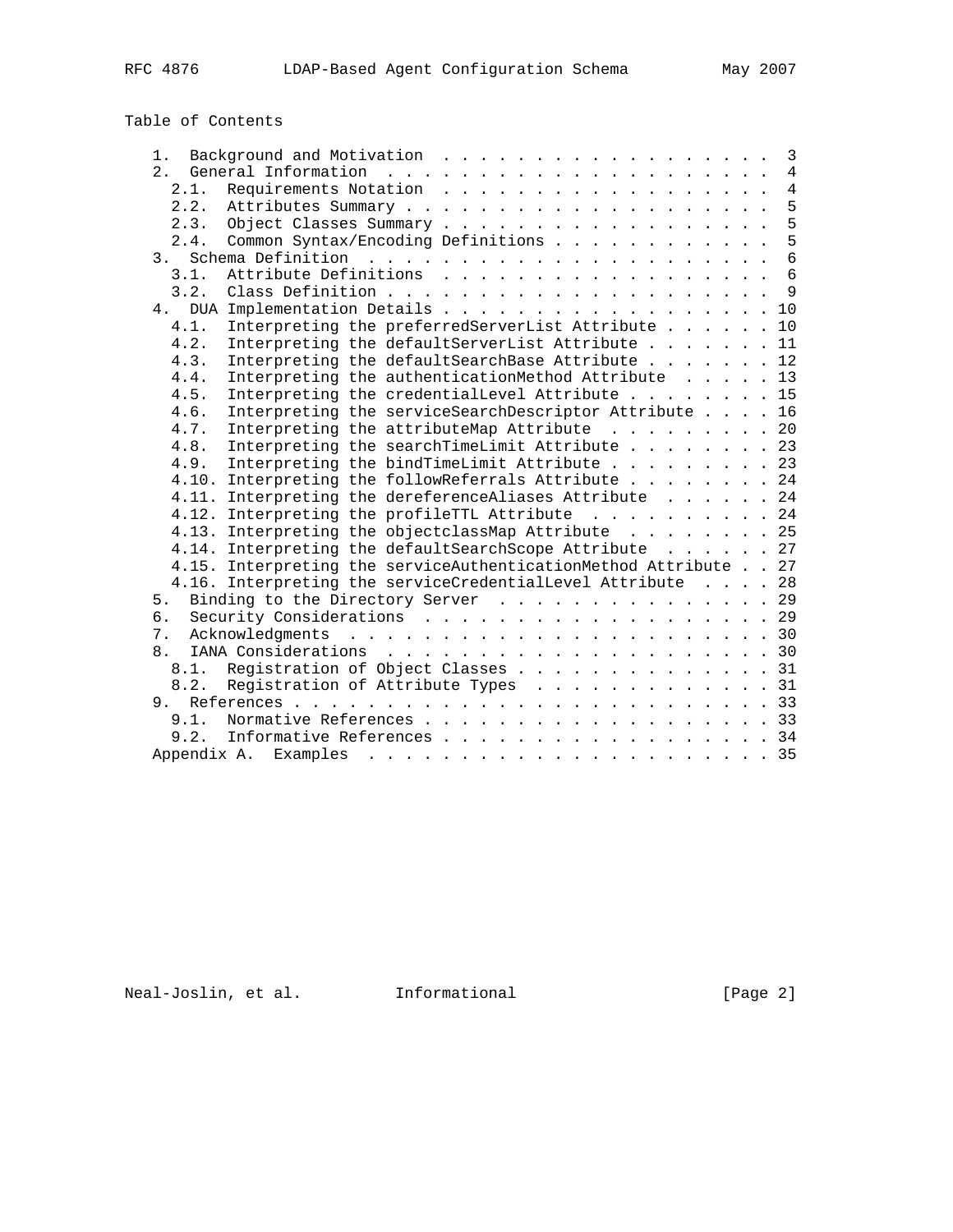# 1. Background and Motivation

 LDAP [RFC4510] has brought about a nearly ubiquitous acceptance of the directory server. Many client applications (DUAs) are being created that use LDAP directories for many different services. And although the LDAP protocol has eased the development of these applications, some challenges still exist for both developers and directory administrators.

 The authors of this document are implementers of DUAs described by [RFC2307]. In developing these agents, we felt there were several issues that still need to be addressed to ease the deployment and configuration of a large network of these DUAs.

 One of these challenges stems from the lack of a utopian schema. A utopian schema would be one that every application developer could agree upon and that would support every application. Unfortunately today, many DUAs define their own schema, even when they provide similar services (like RFC 2307 vs. Microsoft's Services for Unix [MSSFU]). These schemas contain similar attributes, but use different attribute names. This can lead to data redundancy within directory entries and cause directory administrators unwanted challenges, updating schemas and synchronizing data. Or, in a more common case, two or more applications may agree on common schema elements, but choose a different schema for other elements of data that might also be shareable between the applications. While data synchronization and translation tools exist, the authors of this document believe there is value in providing this capability in the directory user agent itself.

 Aside from proposing a schema for general use, one goal of this document is to eliminate data redundancy by having DUAs configure themselves to the schema of the deployed directory, instead of forcing the DUA's own schema on the directory.

 Another goal of this document is to provide the DUA with enough configuration information so that it can discover how to retrieve its data in the directory, such as what locations to search in the directory tree.

 Finally, this document intends to describe a configuration method for DUAs that can be shared among many DUAs on various platforms, providing, as such, a configuration profile. The purpose of this profile is to centralize and simplify management of DUAs.

 This document is intended to provide the skeleton framework for future documents that will describe the individual implementation details for the particular services provided by that DUA. The

Neal-Joslin, et al. 1nformational 1999 [Page 3]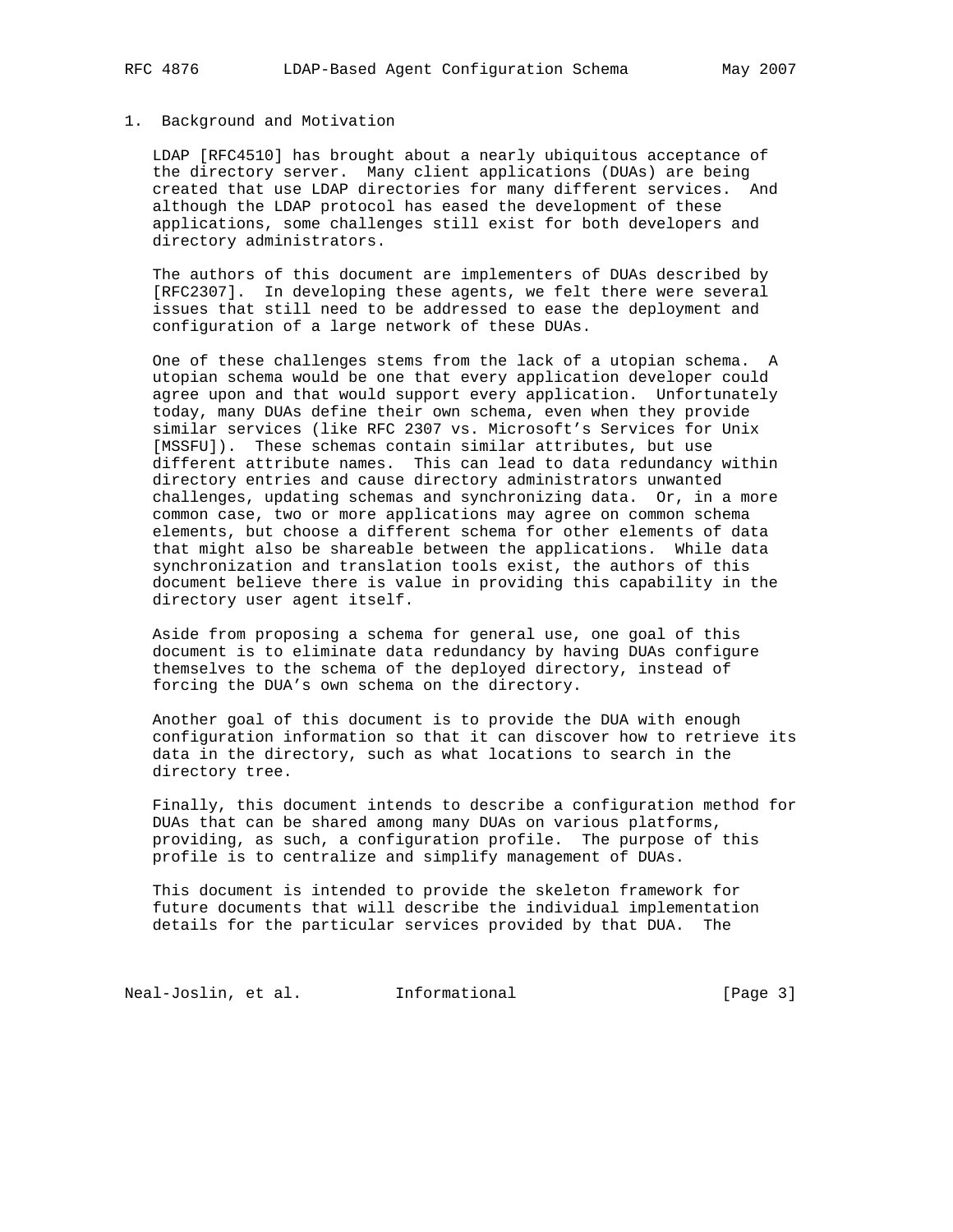authors of this document plan to develop such a document for the Network Information Service DUA, described by RFC 2307 or its successor.

 We expect that as DUAs take advantage of this configuration scheme, each DUA will require additional configuration parameters, not specified by this document. Thus, we would expect that new auxiliary object classes that contain new configuration attributes will be created and then joined with the structural class defined by this document to create a configuration profile for a particular DUA service. By joining various auxiliary object classes for different DUA services, the configuration of various DUA services can be controlled by a single configuration profile entry.

2. General Information

 The schema defined by this document is defined under the "DUA Configuration Schema". This schema is derived from the object identifier (OID): iso (1) org (3) dod (6) internet (1) private (4) enterprises (1) Hewlett-Packard Company (11) directory (1) LDAP-UX Integration Project (3) DUA Configuration Schema (1). This OID is represented in this document by the keystring "DUAConfSchemaOID" (1.3.6.1.4.1.11.1.3.1).

2.1. Requirements Notation

 The key words "MUST", "MUST NOT", "REQUIRED", "SHALL", "SHALL NOT", "SHOULD", "SHOULD NOT", "RECOMMENDED", "MAY", and "OPTIONAL" in this document are to be interpreted as described in [RFC2119].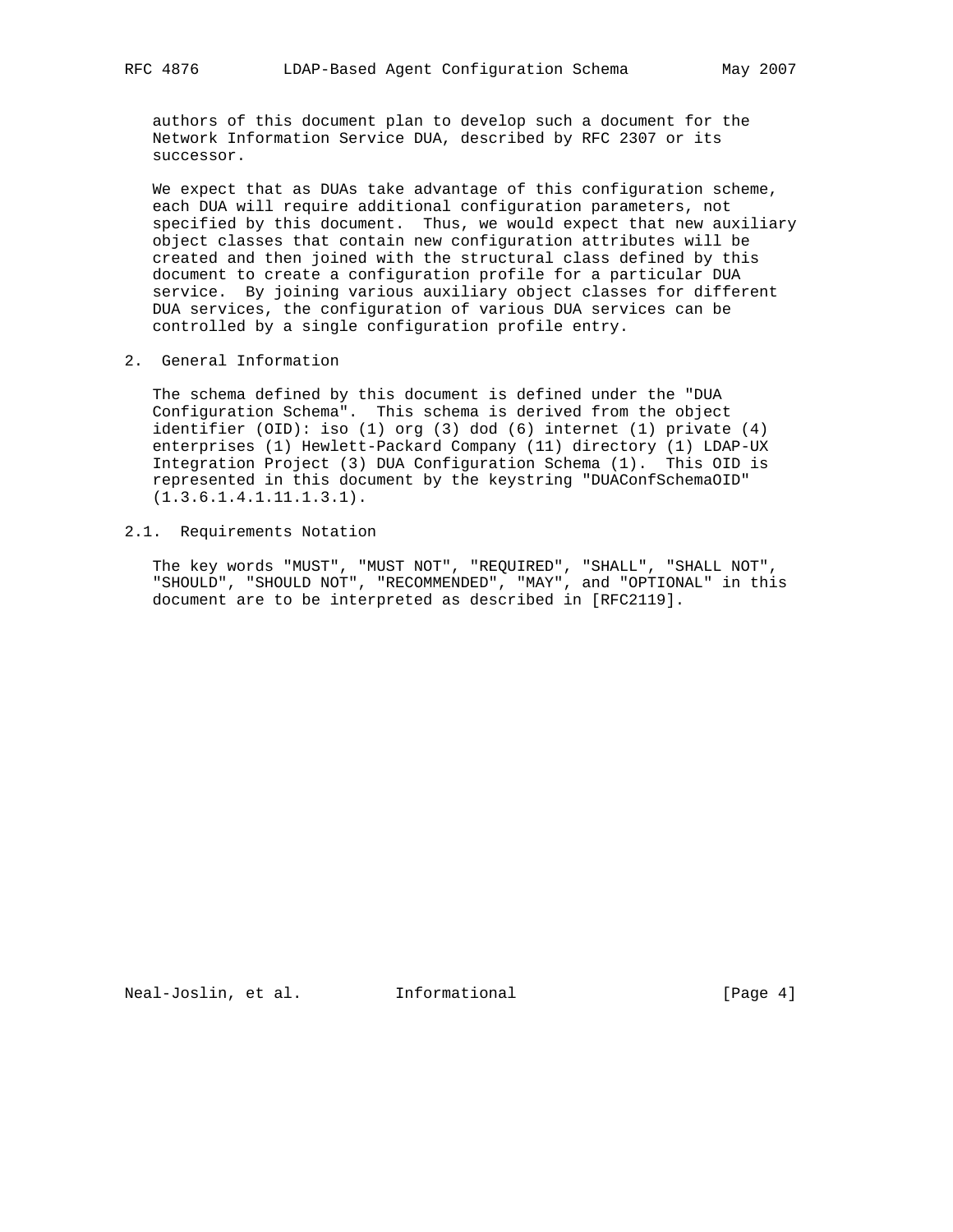### 2.2. Attributes Summary

The following attributes are defined in this document:

 preferredServerList defaultServerList defaultSearchBase defaultSearchScope authenticationMethod credentialLevel serviceSearchDescriptor serviceCredentialLevel serviceAuthenticationMethod attributeMap objectclassMap searchTimeLimit bindTimeLimit followReferrals dereferenceAliases profileTTL

2.3. Object Classes Summary

The following object class is defined in this document:

DUAConfigProfile

# 2.4. Common Syntax/Encoding Definitions

 The proposed string encodings used by the attributes defined in this document can be found in Section 4. This document makes use of ABNF [RFC4234] for defining new encodings.

The following syntax definitions are used throughout this document.

Neal-Joslin, et al. Informational [Page 5]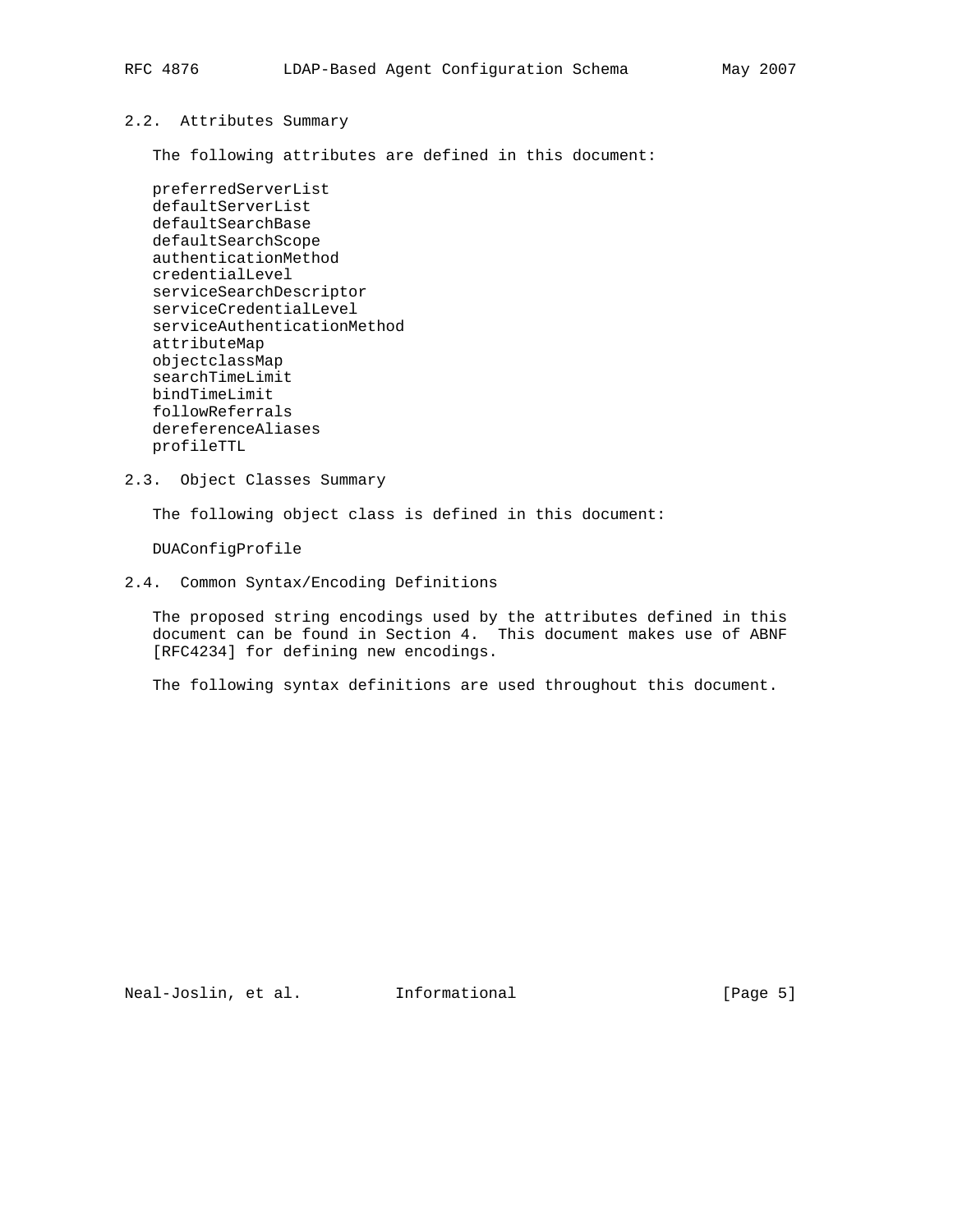The list of used syntaxes are:

| Key                       | Source                                          |
|---------------------------|-------------------------------------------------|
| keystring                 | as defined by [RFC4512] Section 1.4             |
| descr                     | as defined by [RFC4512] Section 1.4             |
| SP                        | as defined by [RFC4512] Section 1.4             |
| WSP                       | as defined by [RFC4512] Section 1.4             |
| base                      | as defined by distinguishedName in<br>[RFC4514] |
| distinguishedName         | as defined by [RFC4514] Section 2               |
| relativeDistinquishedName | as defined by [RFC4514] Section 2               |
| scope                     | as defined by [RFC4516] Section 2               |
| host                      | as defined by [RFC3986] Section 3.2.2           |
| hostport                  | host $[$ ":" port $]$                           |
| port                      | as defined by [RFC3986] Section 3.2.3           |
| serviceID                 | same as keystring                               |

 This document does not define new syntaxes that must be supported by the directory server. Instead, these syntaxes are merely expected to be interpreted by the DUA. As referenced in the schema definition in Section 3, most encodings are expected to be stored in attributes using common syntaxes, such as the Directory String syntax, as defined in Section 3.3.6 of [RFC4517]. Refer to RFC 4517 for additional syntaxes used by this schema.

3. Schema Definition

 This section defines a proposed schema. This schema does not require definition of new matching rules or syntaxes, and it may be used for any purpose seen. A proposed use of this schema to support elements of configuration of a directory user agent is described in Section 4.

# 3.1. Attribute Definitions

 This section contains attribute definitions used by agents. The syntax used to describe these attributes is defined in [RFC4512], Section 4.1.2. Individual syntaxes and matching rules used within these descriptions are described in [RFC4517], Sections 3.3 and 4.2, respectively.

Neal-Joslin, et al. Informational [Page 6]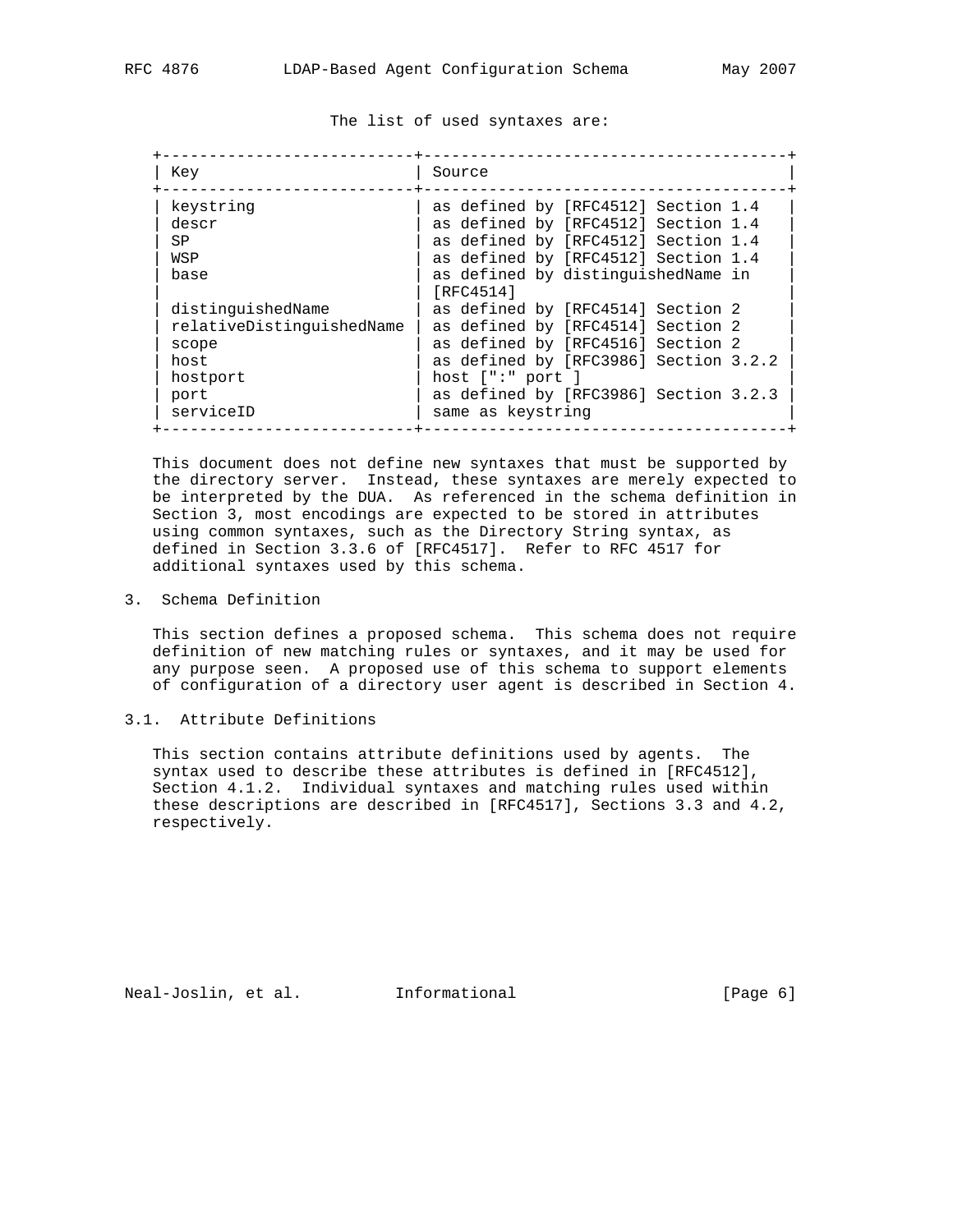( 1.3.6.1.4.1.11.1.3.1.1.0 NAME 'defaultServerList' DESC 'List of default servers' EQUALITY caseIgnoreMatch SUBSTR caseIgnoreSubstringsMatch SYNTAX 1.3.6.1.4.1.1466.115.121.1.15 SINGLE-VALUE )

- ( 1.3.6.1.4.1.11.1.3.1.1.1 NAME 'defaultSearchBase' DESC 'Default base for searches' EQUALITY distinguishedNameMatch SYNTAX 1.3.6.1.4.1.1466.115.121.1.12 SINGLE-VALUE )
- ( 1.3.6.1.4.1.11.1.3.1.1.2 NAME 'preferredServerList' DESC 'List of preferred servers' EQUALITY caseIgnoreMatch SUBSTR caseIgnoreSubstringsMatch SYNTAX 1.3.6.1.4.1.1466.115.121.1.15 SINGLE-VALUE )
- ( 1.3.6.1.4.1.11.1.3.1.1.3 NAME 'searchTimeLimit' DESC 'Maximum time an agent or service allows for a search to complete' EQUALITY integerMatch ORDERING integerOrderingMatch SYNTAX 1.3.6.1.4.1.1466.115.121.1.27 SINGLE-VALUE )
- ( 1.3.6.1.4.1.11.1.3.1.1.4 NAME 'bindTimeLimit' DESC 'Maximum time an agent or service allows for a bind operation to complete' EQUALITY integerMatch ORDERING integerOrderingMatch SYNTAX 1.3.6.1.4.1.1466.115.121.1.27 SINGLE-VALUE )
- ( 1.3.6.1.4.1.11.1.3.1.1.5 NAME 'followReferrals' DESC 'An agent or service does or should follow referrals' EQUALITY booleanMatch SYNTAX 1.3.6.1.4.1.1466.115.121.1.7 SINGLE-VALUE )

Neal-Joslin, et al. Informational [Page 7]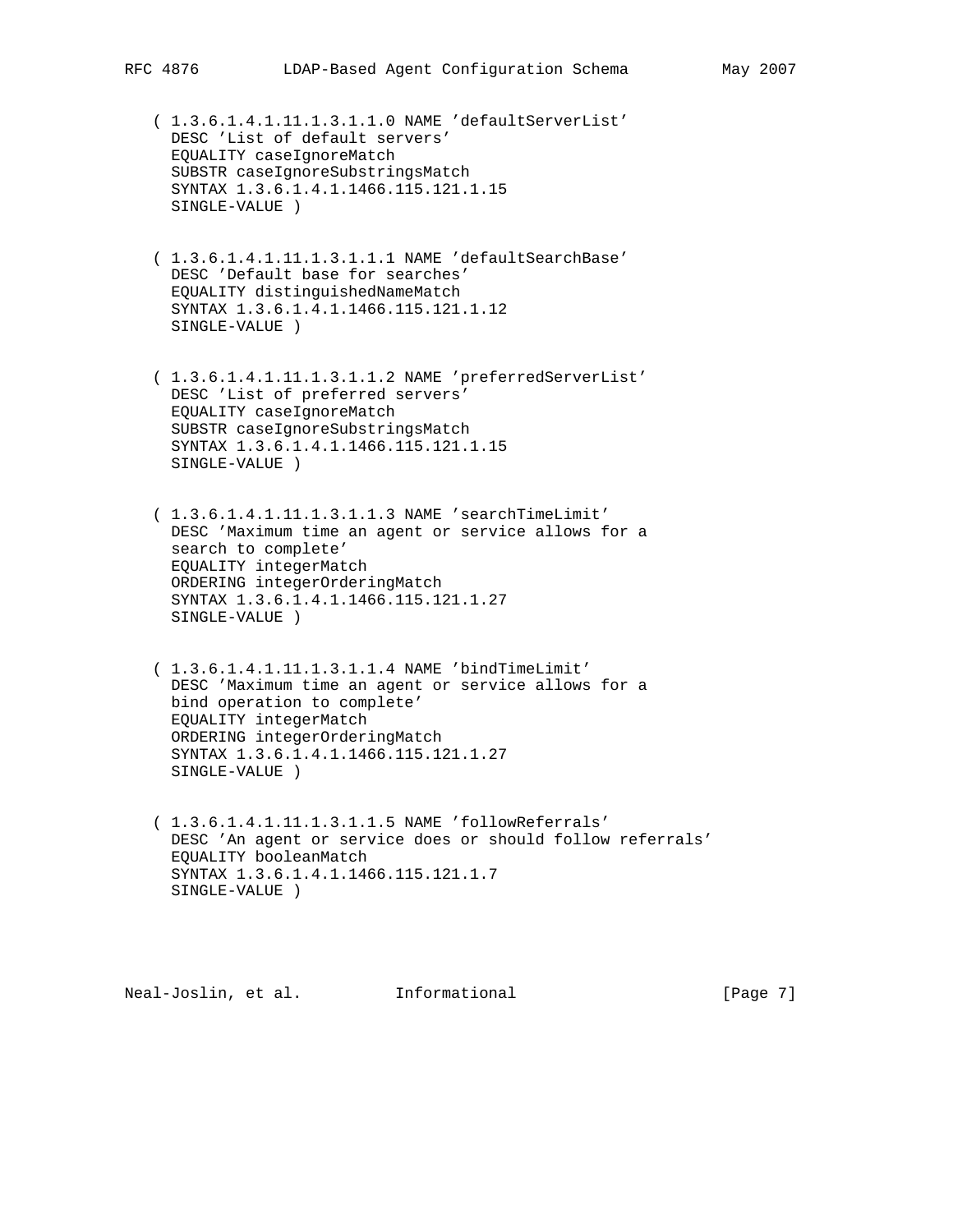( 1.3.6.1.4.1.11.1.3.1.1.6 NAME 'authenticationMethod' DESC 'Identifies the types of authentication methods either used, required, or provided by a service or peer' EQUALITY caseIgnoreMatch SUBSTR caseIgnoreSubstringsMatch SYNTAX 1.3.6.1.4.1.1466.115.121.1.15 SINGLE-VALUE )

 ( 1.3.6.1.4.1.11.1.3.1.1.7 NAME 'profileTTL' DESC 'Time to live, in seconds, before a profile is considered stale' EQUALITY integerMatch ORDERING integerOrderingMatch SYNTAX 1.3.6.1.4.1.1466.115.121.1.27 SINGLE-VALUE )

 ( 1.3.6.1.4.1.11.1.3.1.1.9 NAME 'attributeMap' DESC 'Attribute mappings used, required, or supported by an agent or service' EQUALITY caseIgnoreIA5Match SYNTAX 1.3.6.1.4.1.1466.115.121.1.26 )

 ( 1.3.6.1.4.1.11.1.3.1.1.10 NAME 'credentialLevel' DESC 'Identifies type of credentials either used, required, or supported by an agent or service' EQUALITY caseIgnoreIA5Match SYNTAX 1.3.6.1.4.1.1466.115.121.1.26 SINGLE-VALUE )

 ( 1.3.6.1.4.1.11.1.3.1.1.11 NAME 'objectclassMap' DESC 'Object class mappings used, required, or supported by an agent or service' EQUALITY caseIgnoreIA5Match SYNTAX 1.3.6.1.4.1.1466.115.121.1.26 )

 ( 1.3.6.1.4.1.11.1.3.1.1.12 NAME 'defaultSearchScope' DESC 'Default scope used when performing a search' EQUALITY caseIgnoreIA5Match SYNTAX 1.3.6.1.4.1.1466.115.121.1.26 SINGLE-VALUE )

Neal-Joslin, et al. Informational [Page 8]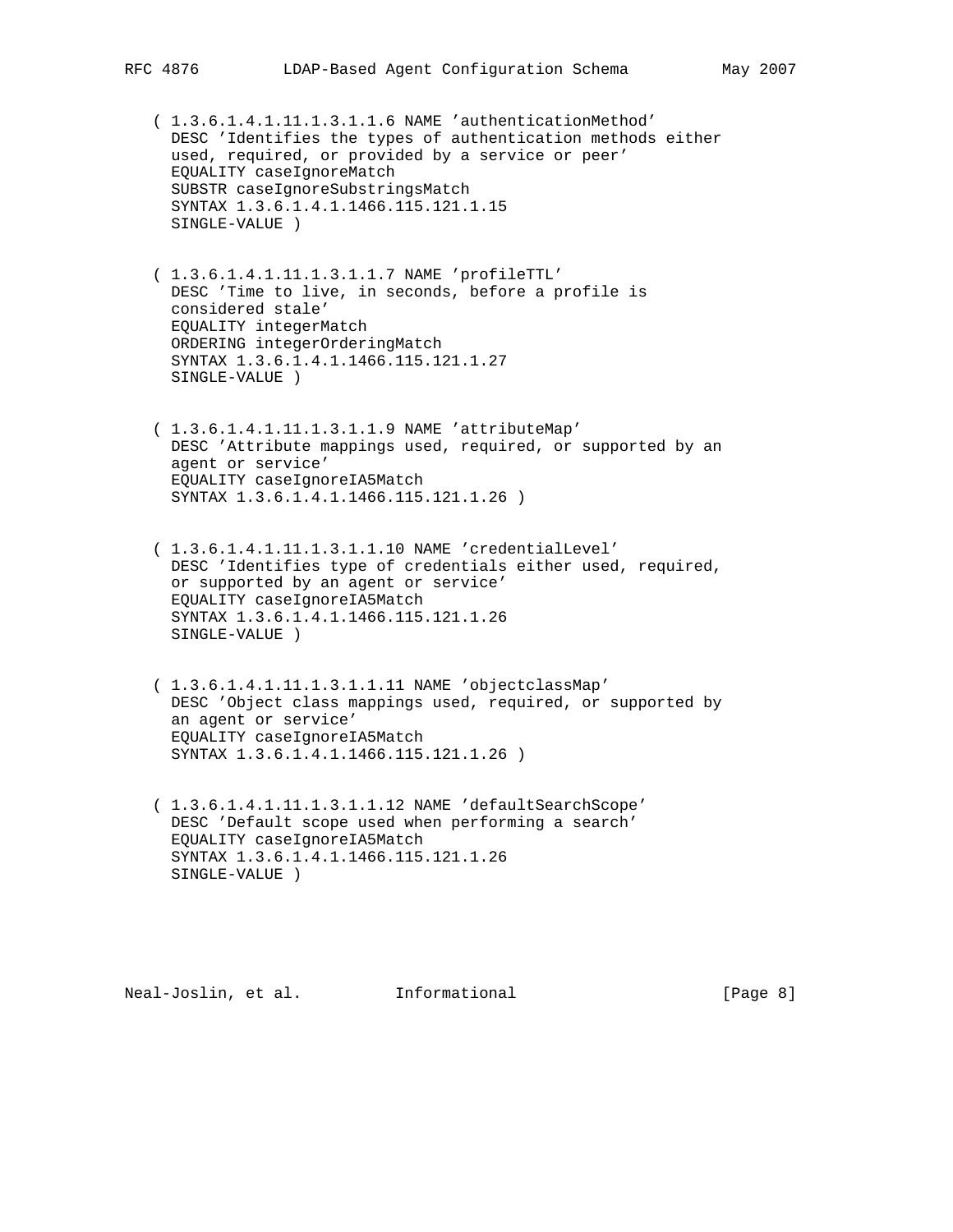( 1.3.6.1.4.1.11.1.3.1.1.13 NAME 'serviceCredentialLevel' DESC 'Specifies the type of credentials either used, required, or supported by a specific service' EQUALITY caseIgnoreIA5Match SYNTAX 1.3.6.1.4.1.1466.115.121.1.26 )

 ( 1.3.6.1.4.1.11.1.3.1.1.14 NAME 'serviceSearchDescriptor' DESC 'Specifies search descriptors required, used, or supported by a particular service or agent' EQUALITY caseExactMatch SUBSTR caseExactSubstringsMatch SYNTAX 1.3.6.1.4.1.1466.115.121.1.15 )

 ( 1.3.6.1.4.1.11.1.3.1.1.15 NAME 'serviceAuthenticationMethod' DESC 'Specifies types authentication methods either used, required, or supported by a particular service' EQUALITY caseIgnoreMatch SUBSTR caseIgnoreSubstringsMatch SYNTAX 1.3.6.1.4.1.1466.115.121.1.15 )

 ( 1.3.6.1.4.1.11.1.3.1.1.16 NAME 'dereferenceAliases' DESC 'Specifies if a service or agent either requires, supports, or uses dereferencing of aliases.' EQUALITY booleanMatch SYNTAX 1.3.6.1.4.1.1466.115.121.1.7 SINGLE-VALUE )

# 3.2. Class Definition

 The object class below is constructed from the attributes defined in Section 3.1, with the exception of the "cn" attribute, which is defined in [RFC4519]. "cn" is used to represent the name of the DUA configuration profile and is recommended for the relative distinguished name (RDN) [RFC4514] naming attribute. This object class is used specifically by the DUA described in Section 4. The syntax used to describe this object class is defined in [RFC4512], Section 4.1.1.

Neal-Joslin, et al. Informational [Page 9]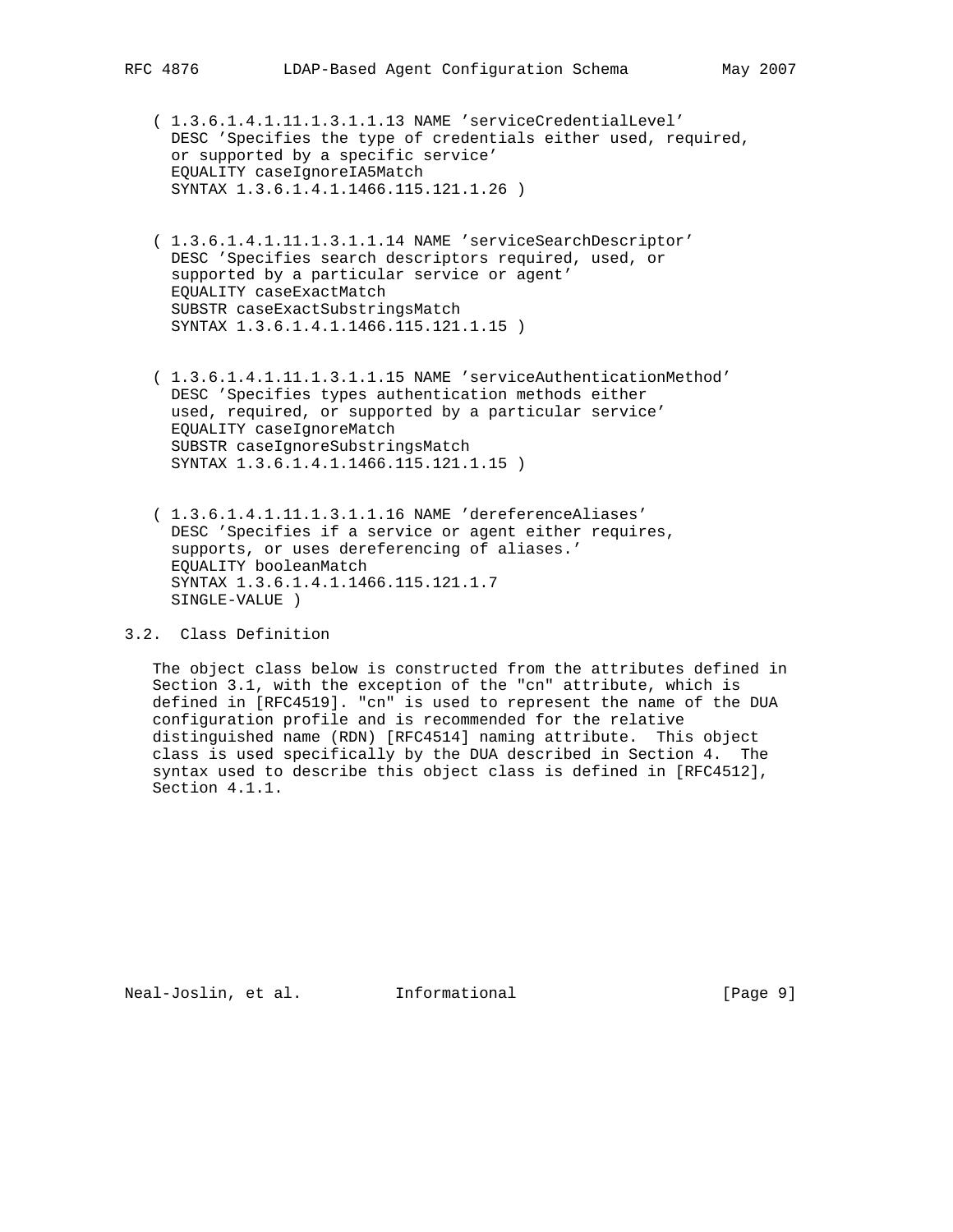( 1.3.6.1.4.1.11.1.3.1.2.5 NAME 'DUAConfigProfile' SUP top STRUCTURAL DESC 'Abstraction of a base configuration for a DUA' MUST ( cn ) MAY ( defaultServerList \$ preferredServerList \$ defaultSearchBase \$ defaultSearchScope \$ searchTimeLimit \$ bindTimeLimit \$ credentialLevel \$ authenticationMethod \$ followReferrals \$ dereferenceAliases \$ serviceSearchDescriptor \$ serviceCredentialLevel \$ serviceAuthenticationMethod \$ objectclassMap \$ attributeMap \$ profileTTL ) )

# 4. DUA Implementation Details

 This section describes an implementation of the schema described in Section 3. Details about how a DUA should format and interpret the defined attributes are described below. Agents that make use of the DUAConfigProfile object class are expected to follow the specifications in this section.

 Note: Many of the subsections below contain examples. Unless otherwise specified, these examples are rendered using the LDAP Data Interchange Format (LDIF) [RFC2849].

# 4.1. Interpreting the preferredServerList Attribute

#### Interpretation:

 As described by the syntax, the preferredServerList parameter is a whitespace-separated list of server addresses and associated port numbers. When the DUA needs to contact a directory server agent (DSA), the DUA MUST first attempt to contact one of the servers listed in the preferredServerList attribute. The DUA MUST contact the DSA specified by the first server address in the list. If that DSA is unavailable, the remaining DSAs MUST be queried in the order provided (left to right) until a connection is established with a DSA. Once a connection with a DSA is established, the DUA SHOULD NOT attempt to establish a connection with the remaining DSAs. The purpose of enumerating multiple DSAs is not for supplemental data, but for high availability of replicated data. This is also the main reason why an LDAP URL [RFC3986] syntax was not selected for this document.

 If the DUA is unable to contact any of the DSAs specified by the preferredServerList, the defaultServerList attribute MUST be examined, as described in Section 4.2. The servers identified by

Neal-Joslin, et al. Informational [Page 10]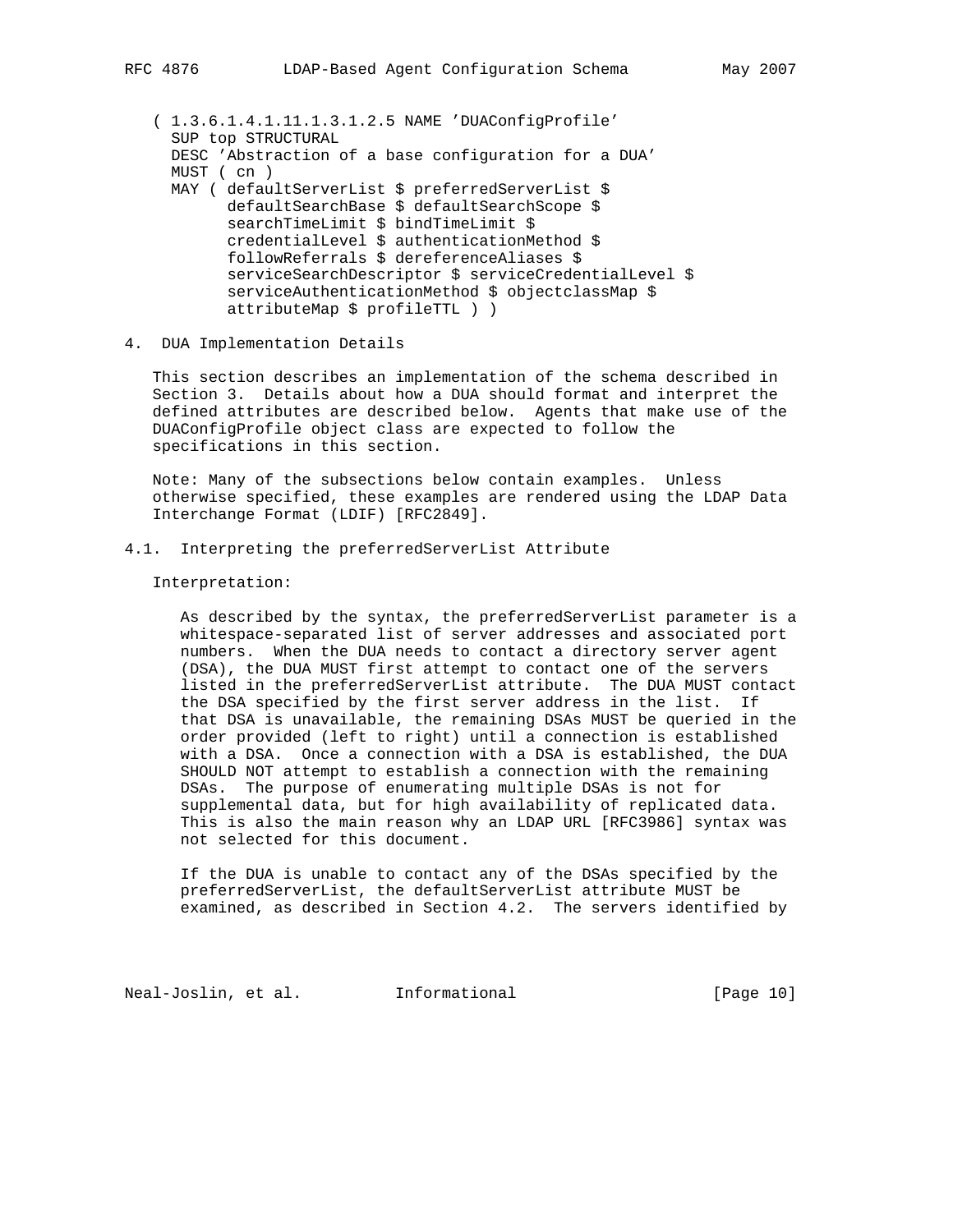the preferredServerList MUST be contacted before attempting to contact any of the servers specified by the defaultServerList.

Syntax:

serverList = hostport \*(SP [hostport])

Default Value:

 The preferredServerList attribute does not have a default value. Instead a DUA MUST examine the defaultServerList attribute.

Other attribute notes:

This attribute is used in conjunction with the defaultServerList attribute. Please see Section 4.2 for additional implementation notes. Determining how the DUA should query the DSAs also depends on the additional configuration attributes, credentialLevel, serviceCredentialLevel, bindTimeLimit, serviceAuthenticationMethod, and authenticationMethod. Please review Section 5 for details on how a DUA should properly bind to a DSA.

Example:

 preferredServerList: 192.168.169.170 ldap1.mycorp.com ldap2:1389 [1080::8:800:200C:417A]:389

# 4.2. Interpreting the defaultServerList Attribute

Interpretation:

 The defaultServerList attribute MUST only be examined if the preferredServerList attribute is not provided, or the DUA is unable to establish a connection with any of the DSAs specified by the preferredServerList.

 If more than one address is provided, the DUA may choose either to accept the order provided or to create its own order, based on what the DUA determines is the "best" order of DSAs to query. For example, the DUA may choose to examine the server list and to query the DSAs in order based on the "closest" server or the server with the least amount of "load". Interpretation of the "best" server order is entirely up to the DUA, and not part of this document.

 Once the order of server addresses is determined, the DUA contacts the DSA specified by the first server address in the list. If

Neal-Joslin, et al. Informational [Page 11]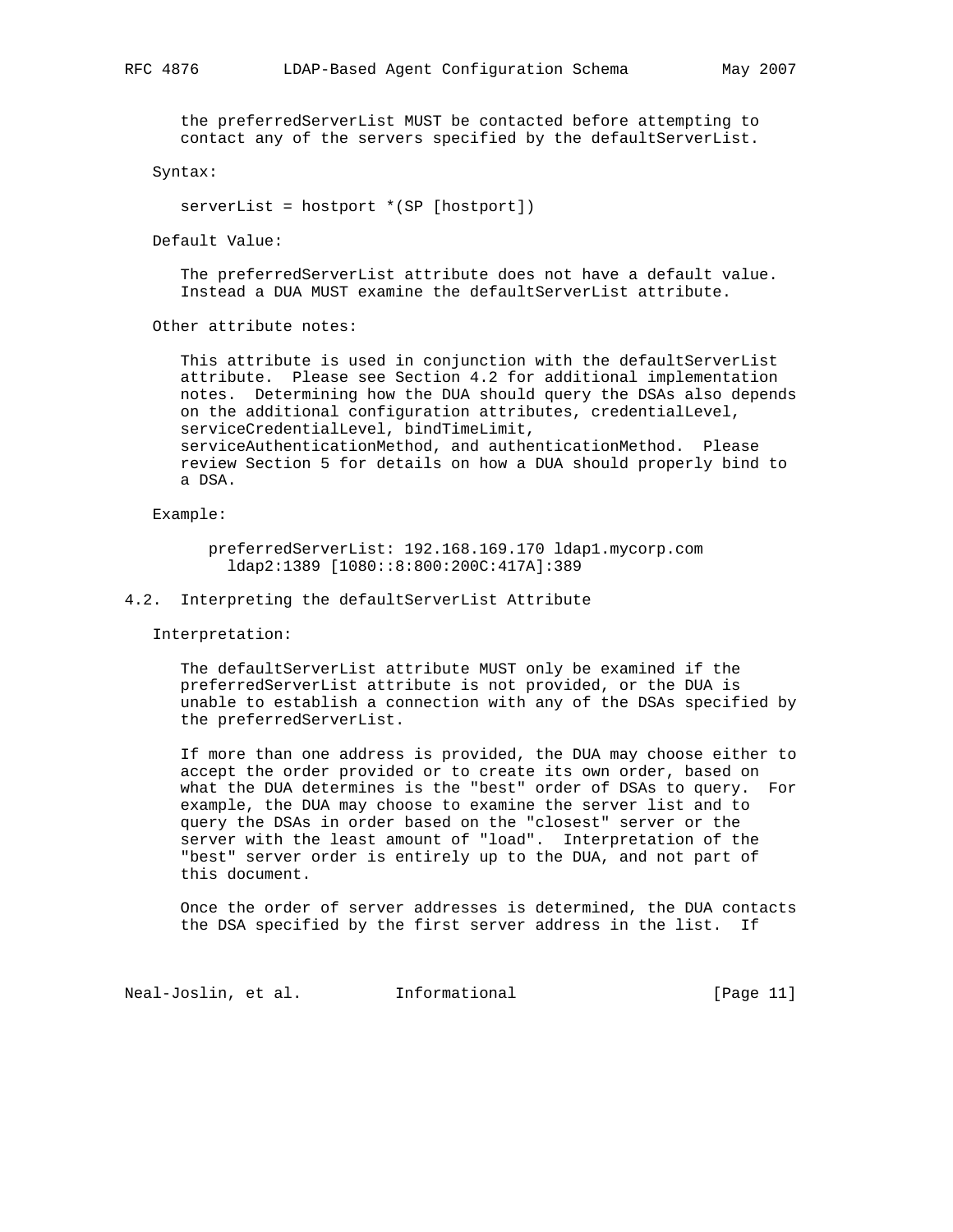that DSA is unavailable, the remaining DSAs SHOULD be queried until an available DSA is found, or no more DSAs are available. If a server address or port is invalid, the DUA SHOULD proceed to the next server address as described just above.

Syntax:

serverList = hostport \*(SP [hostport])

Default Value:

 If a defaultServerList attribute is not provided, the DUA MAY attempt to contact the same DSA that provided the configuration profile entry itself. The default DSA is contacted only if the preferredServerList attribute is also not provided.

Other attribute notes:

 This attribute is used in conjunction with the preferredServerList attribute. Please see Section 4.1 for additional implementation notes. Determining how the DUA should query the DSAs also depends on the additional configuration attributes, credentialLevel, serviceCredentialLevel, bindTimeLimit, serviceAuthenticationMethod, and authenticationMethod. Please review Section 5 for details on how a DUA should properly contact a DSA.

Example:

 defaultServerList: 192.168.169.170 ldap1.mycorp.com ldap2:1389 [1080::8:800:200C:417A]:5912

4.3. Interpreting the defaultSearchBase Attribute

Interpretation:

 When a DUA needs to search the DSA for information, this attribute provides the base for the search. This parameter can be overridden or appended by the serviceSearchDescriptor attribute. See Section 4.6.

Syntax:

Defined by OID 1.3.6.1.4.1.1466.115.121.1.12 [RFC4517].

Neal-Joslin, et al. Informational [Page 12]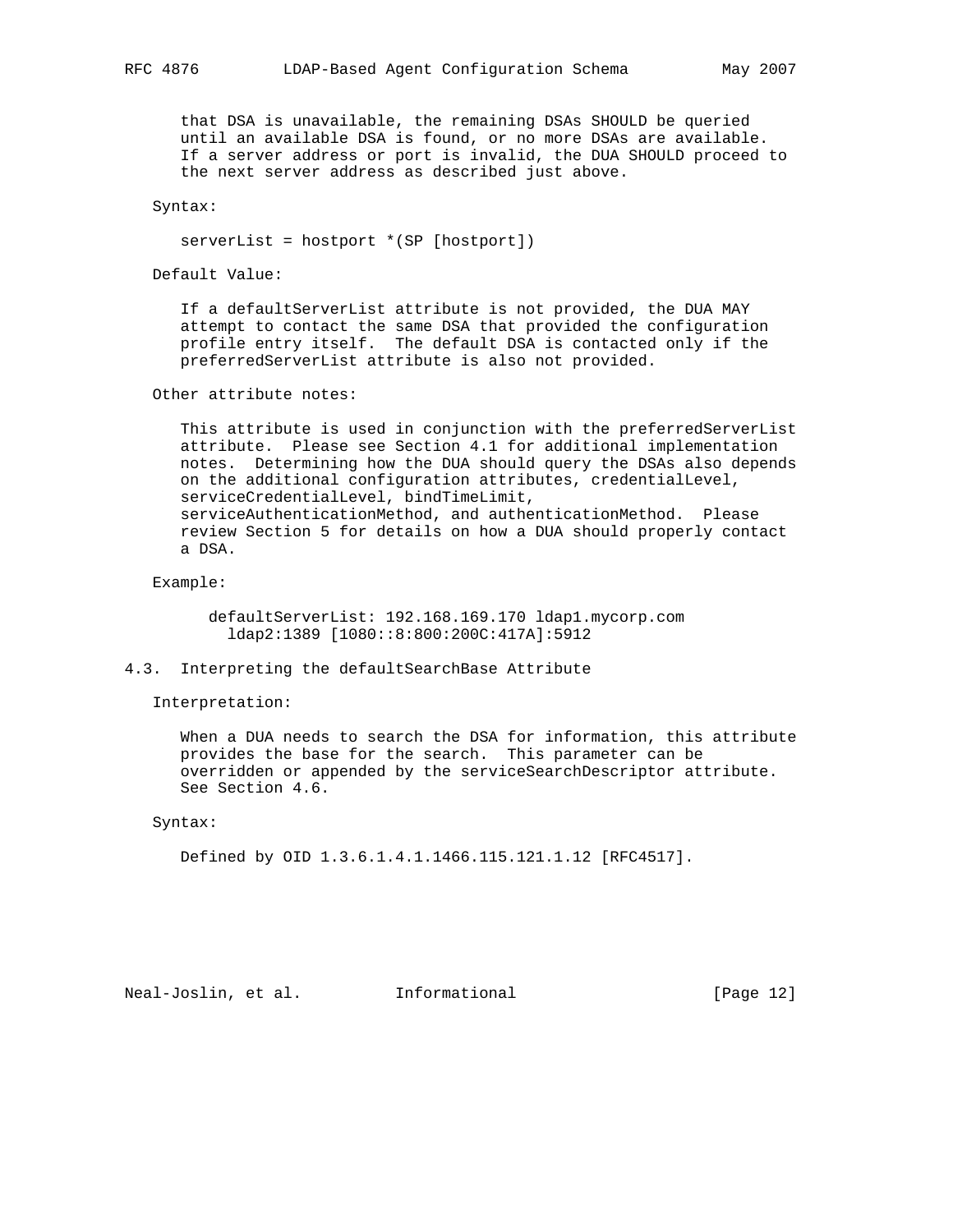Default Value:

 There is no default value for the defaultSearchBase. A DUA MAY define its own method for determining the search base, if the defaultSearchBase is not provided.

Other attribute notes:

 This attribute is used in conjunction with the serviceSearchDescriptor attribute. See Section 4.6.

Example:

defaultSearchBase: dc=mycompany,dc=com

4.4. Interpreting the authenticationMethod Attribute

Interpretation:

 The authenticationMethod attribute defines an ordered list of LDAP bind methods to be used when attempting to contact a DSA. The serviceAuthenticationMethod overrides this value for a particular service (see Section 4.15). Each method MUST be attempted in the order provided by the attribute, until a successful LDAP bind is performed ("none" is assumed to always be successful). However, the DUA MAY skip over one or more methods. See Section 5 for more information.

none - The DUA does not perform an LDAP bind.

- simple The DUA performs an LDAP simple bind.
- sasl The DUA performs an LDAP Simple Authentication and Security Layer (SASL) [RFC4422] bind using the specified SASL mechanism and options.
- tls The DUA performs an LDAP StartTLS operation followed by the specified bind method (for more information refer to Section 4.14 of [RFC4511]).

Neal-Joslin, et al. Informational [Page 13]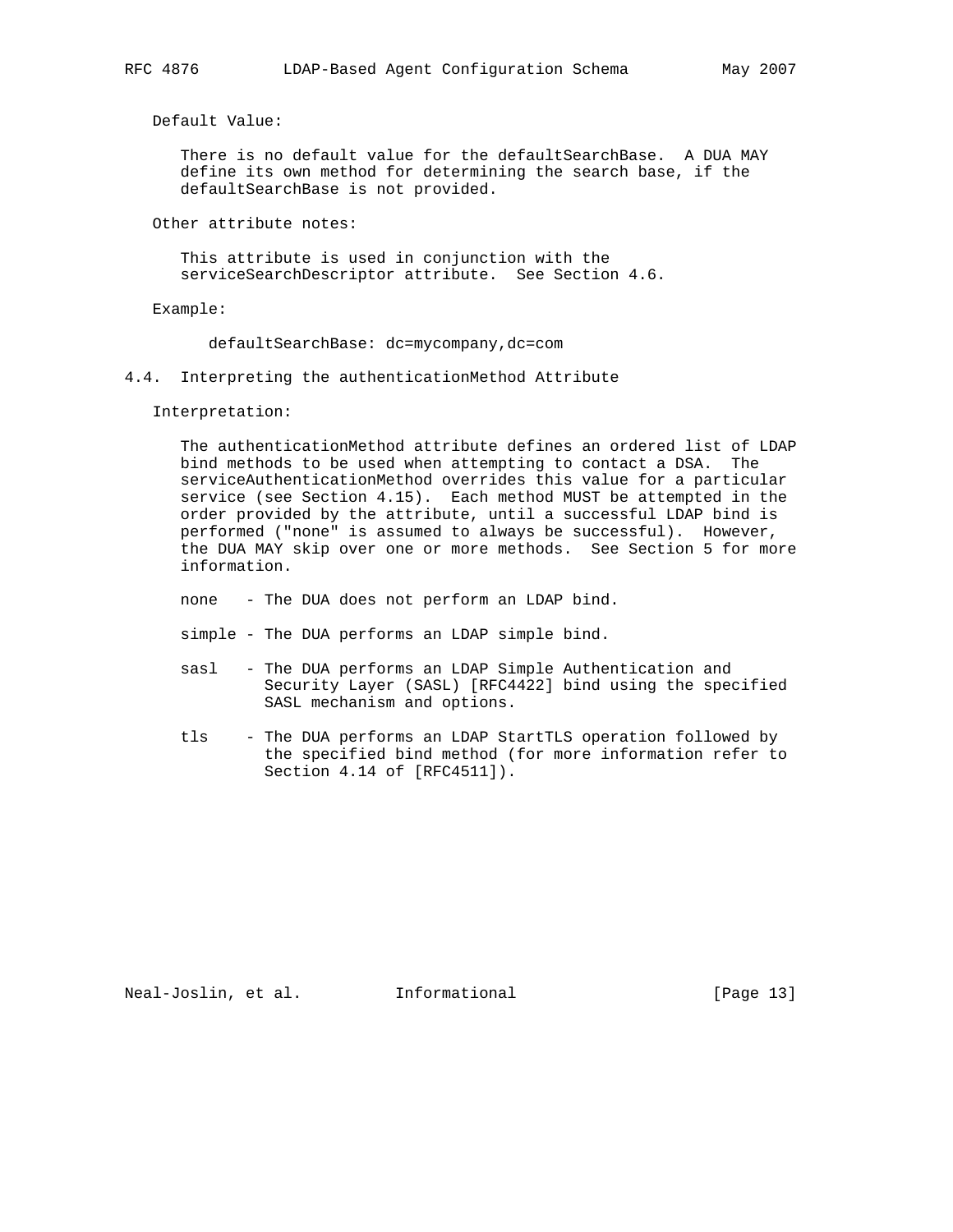Syntax:

|        | $authMethod = method * (";" method)$                    |
|--------|---------------------------------------------------------|
| method | $=$ none / simple / sasl / tls                          |
| none   | $=$ "none"                                              |
| simple | = "simple"                                              |
| sasl   | $=$ "sasl/" saslmech [ ":" sasloption ]                 |
|        | $sasloption = "auth-conf" / "auth-int"$                 |
| tls    | $=$ "tls:" (none / simple / sasl)                       |
|        | saslmech = SASL mechanism name as defined in [SASLMECH] |
|        |                                                         |

 Note: Although multiple authentication methods may be specified in the syntax, at most one of each type is allowed. That is, "simple;simple" is invalid.

# Default Value:

 If the authenticationMethod or serviceAuthenticationMethod (for that particular service) attributes are not provided, the DUA MAY choose to bind to the DSA using any method defined by the DUA. However, if either authenticationMethod or serviceAuthenticationMethod is provided, the DUA MUST only use the methods specified.

Other attribute notes:

 When using TLS, the string "tls:sasl/EXTERNAL" implies that both client and server (DSA and DUA) authentications are to be performed. Any other TLS authentication method implies server only (DSA side credential) authentication, along with the other SASL method used for DUA-side authentication.

 Determining how the DUA should bind to the DSAs also depends on the additional configuration attributes, credentialLevel, serviceCredentialLevel, serviceAuthenticationMethod, and bindTimeLimit. Please review Section 5 for details on how to properly bind to a DSA.

Neal-Joslin, et al. Informational [Page 14]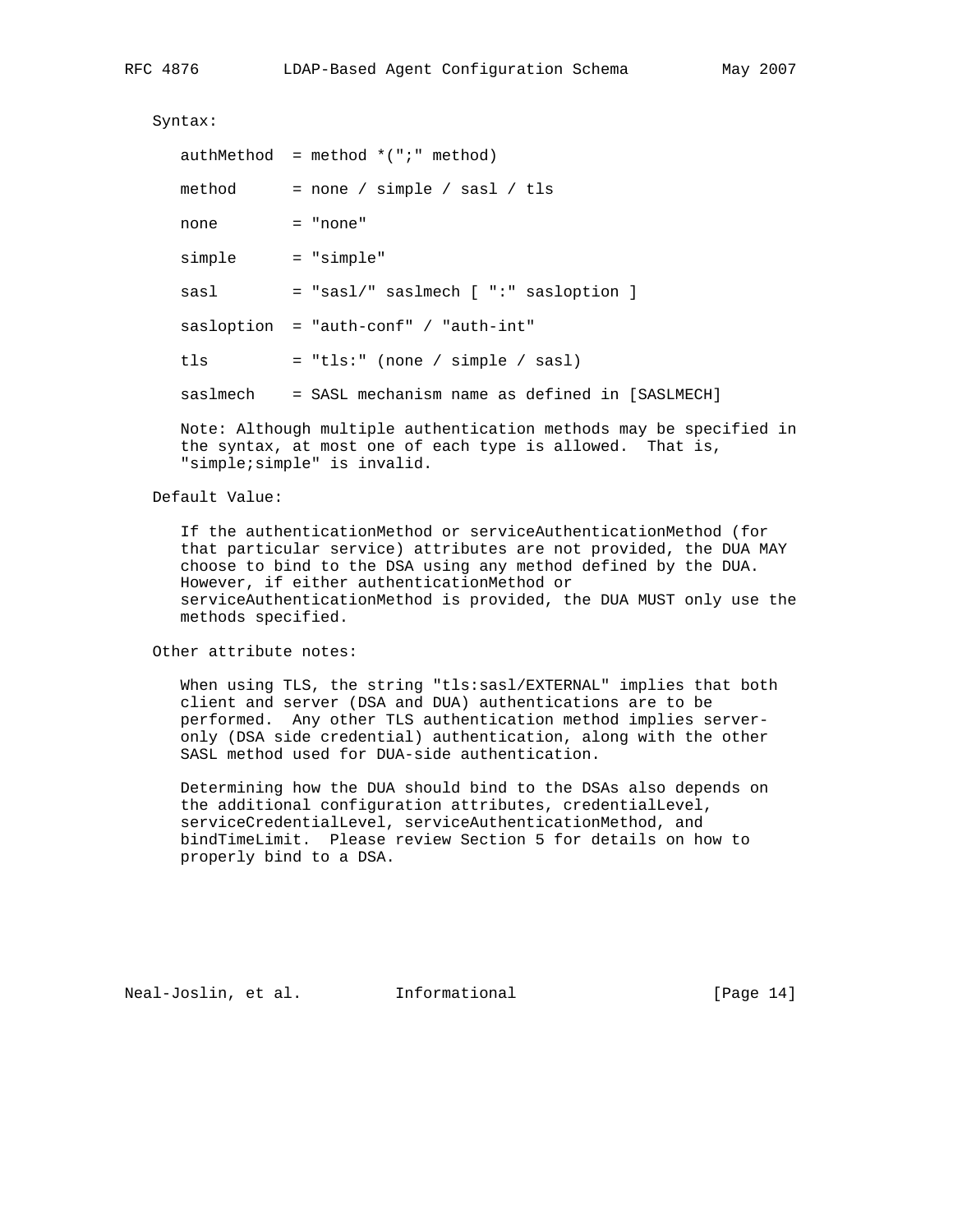Example:

authenticationMethod: tls:simple;sasl/DIGEST-MD5

(see [RFC2831])

4.5. Interpreting the credentialLevel Attribute

Interpretation:

 The credentialLevel attribute defines what type(s) of credential(s) the DUA MUST use when contacting the DSA. The serviceCredentialLevel overrides this value for a particular service (Section 4.16). The credentialLevel can contain more than one credential type, separated by whitespace.

- anonymous The DUA SHOULD NOT use a credential when binding to the DSA.
- proxy The DUA SHOULD use a known proxy identity when binding to the DSA. A proxy identity is a specific credential that was created to represent the DUA. This document does not define how the proxy user should be created, or how the DUA should determine what the proxy user's credential is. This functionality is up to each implementation.
- self When the DUA is acting on behalf of a known identity, the DUA MUST attempt to bind to the DSA as that identity. The DUA should contain methods to determine the identity of the user such that the identity can be authenticated by the directory server using the defined authentication methods.

 If the credentialLevel contains more than one credential type, the DUA MUST use the credential types in the order specified. However, the DUA MAY skip over one or more credential types. As soon as the DUA is able to successfully bind to the DSA, the DUA SHOULD NOT attempt to bind using the remaining credential types.

Neal-Joslin, et al. Informational [Page 15]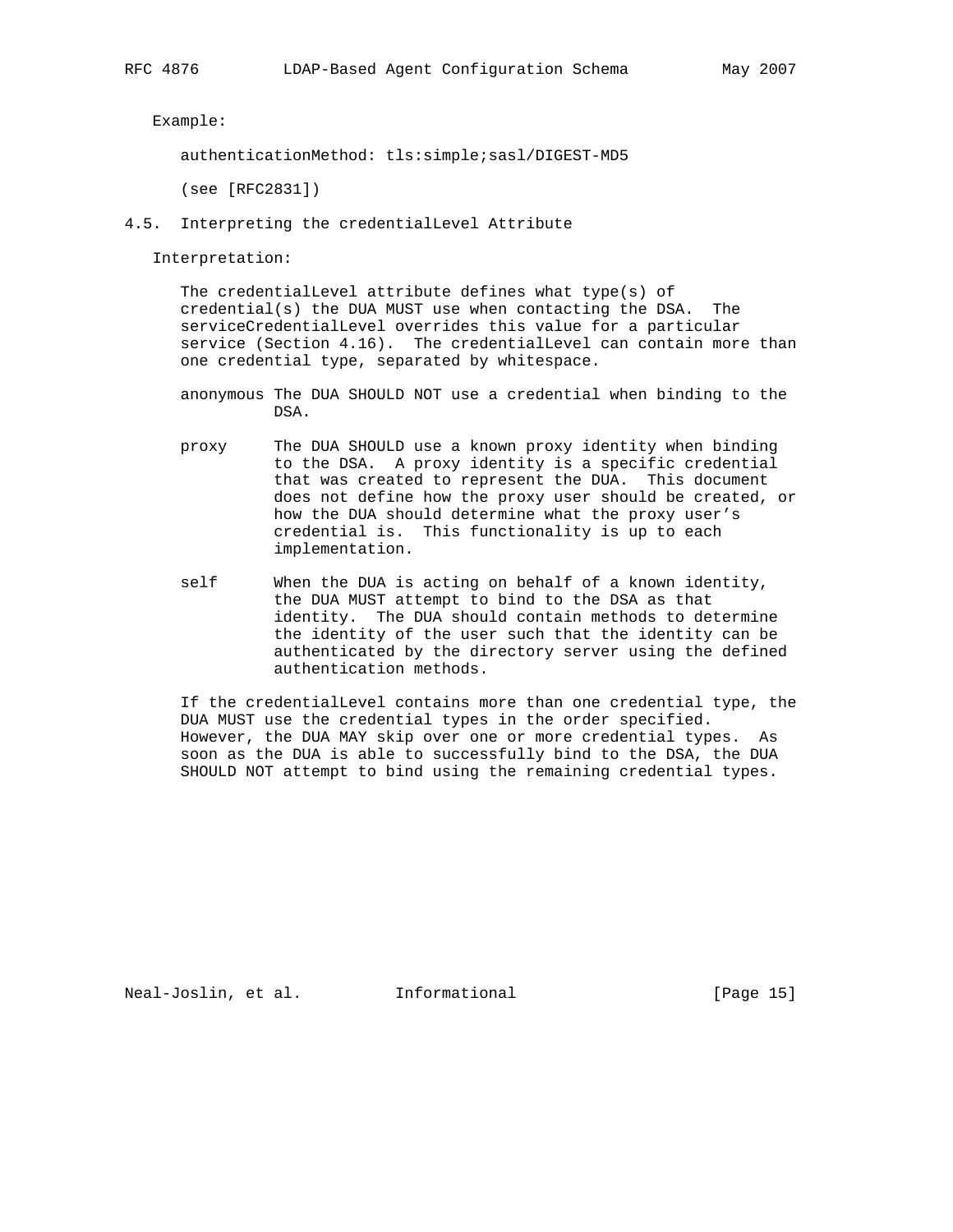Syntax:

| credentialLevel | = level *(SP level)        |
|-----------------|----------------------------|
| level           | = self / proxy / anonymous |
| self            | $= "self"$                 |
| proxy           | $=$ "proxy"                |
| anonymous       | = "anonymous"              |

 Note: Although multiple credential levels may be specified in the syntax, at most one of each type is allowed. Refer to implementation notes in Section 5 for additional syntax requirements for the credentialLevel attribute.

Default Value:

 If the credentialLevel attribute is not defined, the DUA SHOULD NOT use a credential when binding to the DSA (also known as anonymous).

Other attribute notes:

 Determining how the DUA should bind to the DSAs also depends on the additional configuration attributes, authenticationMethod, serviceAuthenticationMethod, serviceCredentialLevel, and bindTimeLimit. Please review Section 5 for details on how to properly bind to a DSA.

Example:

credentialLevel: proxy anonymous

4.6. Interpreting the serviceSearchDescriptor Attribute

Interpretation:

 The serviceSearchDescriptor attribute defines how and where a DUA SHOULD search for information for a particular service. The serviceSearchDescriptor contains a serviceID, followed by one or more base-scope-filter triples. These base-scope-filter triples are used to define searches only for the specific service. Multiple base-scope-filters allow the DUA to search for data in multiple locations in the directory information tree (DIT). Although this syntax is very similar to the LDAP URL [RFC3986], this document requires the ability to supply multiple hosts as

Neal-Joslin, et al. Informational [Page 16]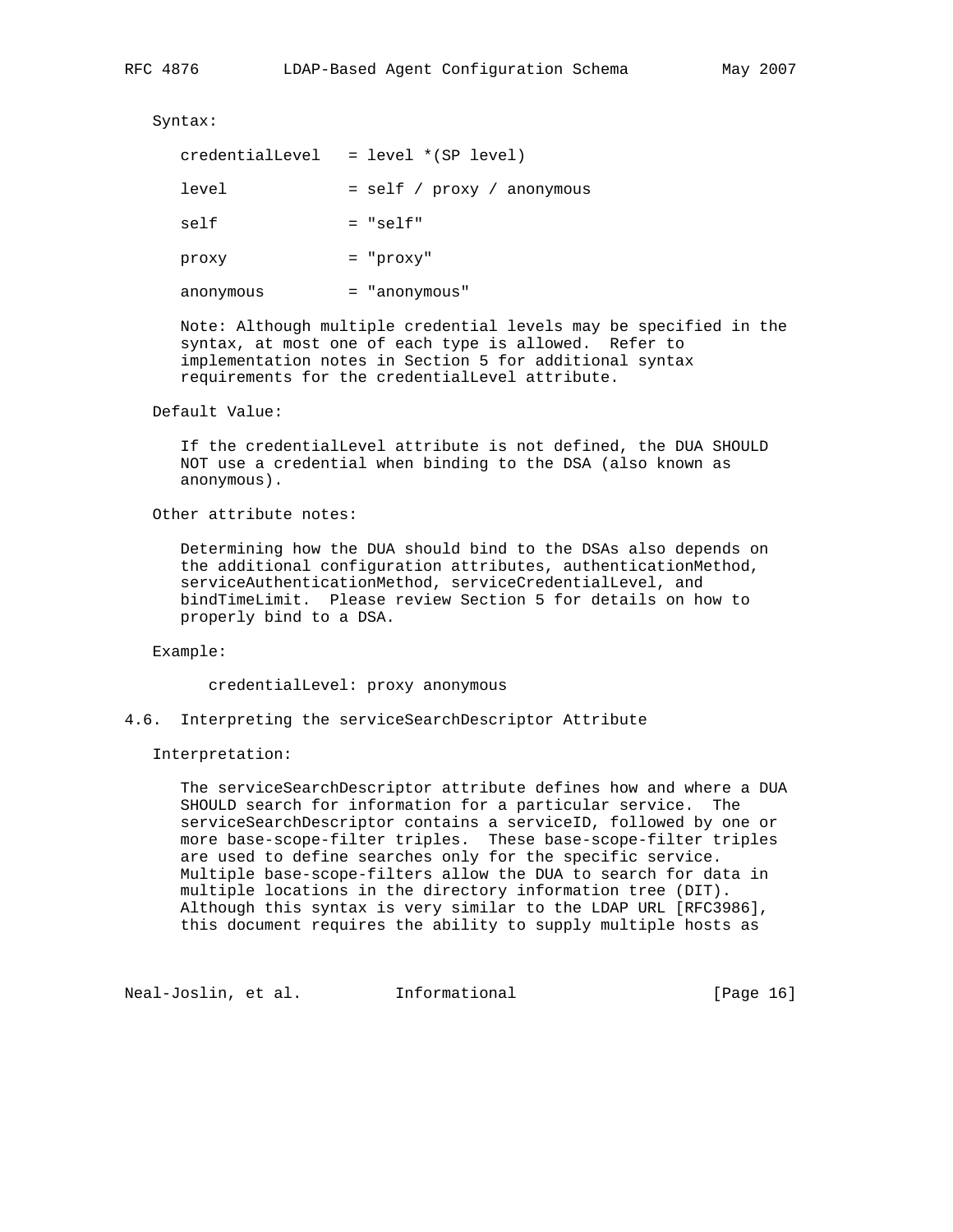part of the configuration of the DSA. In addition, an ordered list of search descriptors is required, which cannot be specified by the LDAP URL.

 The serviceSearchDescriptor might also contain the DN of an entry that will contain an alternate profile. The DSA SHOULD re evaluate the alternate profile and perform searches as specified by that profile.

 If the base, as defined in the serviceSearchDescriptor, is followed by the "," (ASCII 0x2C) character, this base is known as a relative base. This relative base may be constructed of one or more RDN components. In this case, the DUA MUST define the search base by appending the relative base with the defaultSearchBase.

Syntax:

|              | serviceSearchList = serviceID ":" serviceSearchDesc *(";"<br>serviceSearchDesc) |
|--------------|---------------------------------------------------------------------------------|
|              | serviceSearchDesc = confReferral / searchDescriptor                             |
|              | searchDescriptor = [base] ["?" [scopeSyntax] ["?" [filter]]]                    |
| confReferral | = "ref:" distinguishedName                                                      |
| base         | = distinguishedName / relativeBaseName                                          |
|              | $relativeBaseName = 1*(relativeDistinguishedName ",")$                          |
| filter       | = UTF-8 encoded string                                                          |

 If the confReferral, base, relativeBaseName, or filter contains the ";" (ASCII 0x3B), "?" (ASCII 0x3F), """ (ASCII 0x22), or "\" (ASCII 0x5C) characters, those characters MUST be escaped (preceded by the "\" character). Alternately, the DN may be surrounded by quotes (ASCII 0x22). Refer to RFC 4514. If the confReferral, base, relativeBaseName, or filter are surrounded by quotes, only the """ character needs to be escaped. Any character that does not need to be escaped, and yet is preceded by the "\" character, results in both the "\" character and the character itself.

 The usage and syntax of the filter string MUST be defined by the DUA service. A suggested syntax would be that defined by [RFC4515].

Neal-Joslin, et al. Informational [Page 17]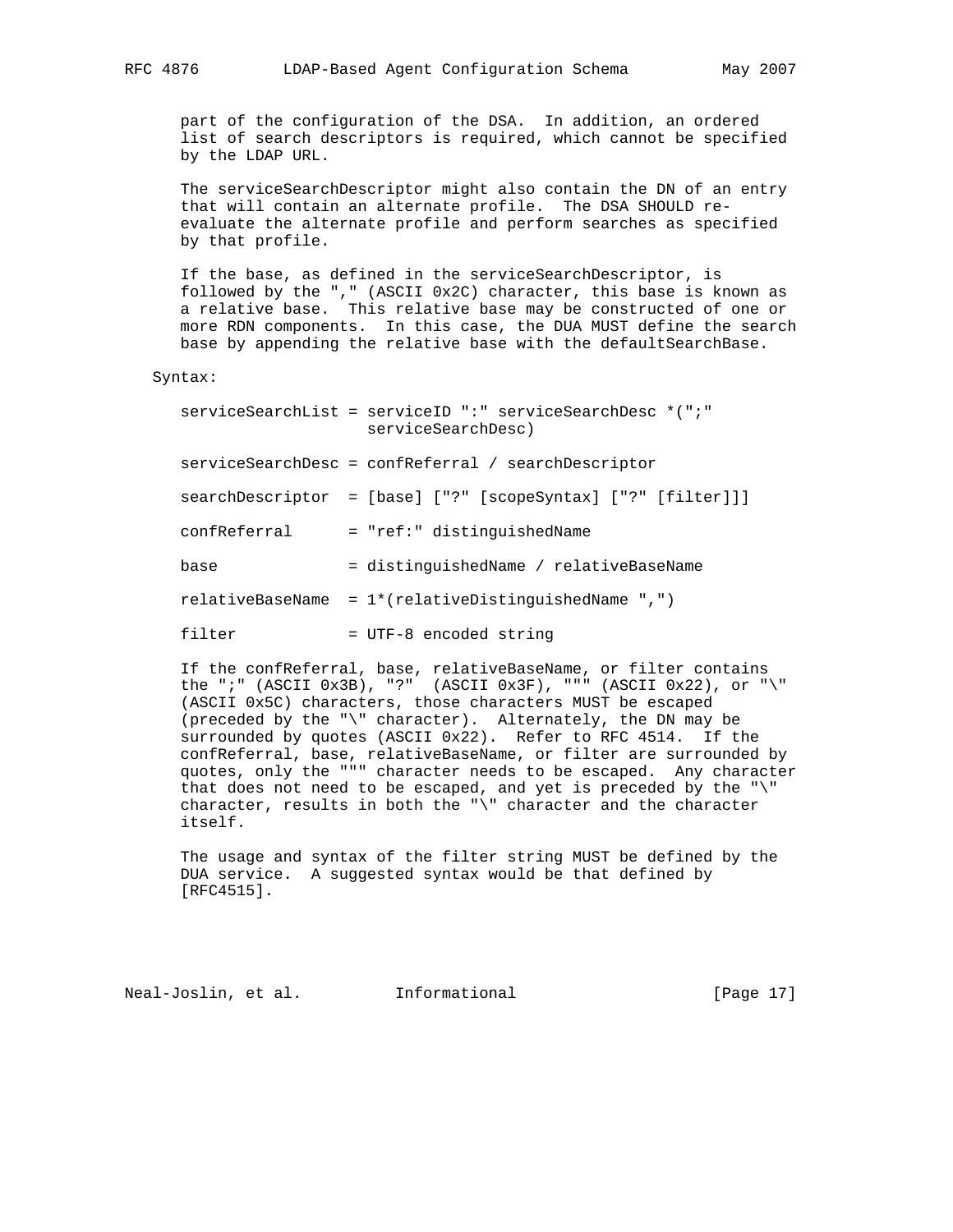If a DUA is performing a search for a particular service that has a serviceSearchDescriptor defined, the DUA MUST set the base, scope, and filter as defined. Each base-scope-filter triple represents a single LDAP search operation. If multiple base scope-filter triples are provided in the serviceSearchDescriptor, the DUA SHOULD perform multiple search requests, and in that case, it MUST be in the order specified by the serviceSearchDescriptor.

 FYI: Service search descriptors do not exactly follow the LDAP URL syntax [RFC4516]. The reasoning for this difference is to separate the host name(s) from the filter. This allows the DUA to have a more flexible solution in choosing its DSA.

Default Value:

 If a serviceSearchDescriptor, or an element thereof, is not defined for a particular service, the DUA SHOULD create the base, scope, and filter as follows:

base - Same as the defaultSearchBase.

scope - Same as the defaultSearchScope.

filter - Use defaults as defined by DUA's service.

 If the defaultSearchBase or defaultSearchScope is not defined, then the DUA service MAY use its own default.

Other attribute notes:

 If a serviceSearchDescriptor exists for a given service, the service MUST use at least one base-scope-filter triple in performing searches. It SHOULD perform multiple searches per service if multiple base-scope-filter triples are defined for that service.

 The details of how the "filter" is interpreted by each DUA's service is defined by that service. This means the filter is NOT REQUIRED to be a legal LDAP filter [RFC4515]. Furthermore, determining how attribute and object class mapping affects that search filter MUST be defined by the service. That is, the DUA SHOULD specify if the attributes in the filter are assumed to already have been mapped, or if it is expected that attribute mapping (see Section 4.7) would be applied to the filter. In general practice, implementation and usability suggests that attribute and object class mapping (Sections 4.7 and 4.13) SHOULD NOT be applied to the filter defined in the serviceSearchDescriptor.

Neal-Joslin, et al. 1nformational 1999 [Page 18]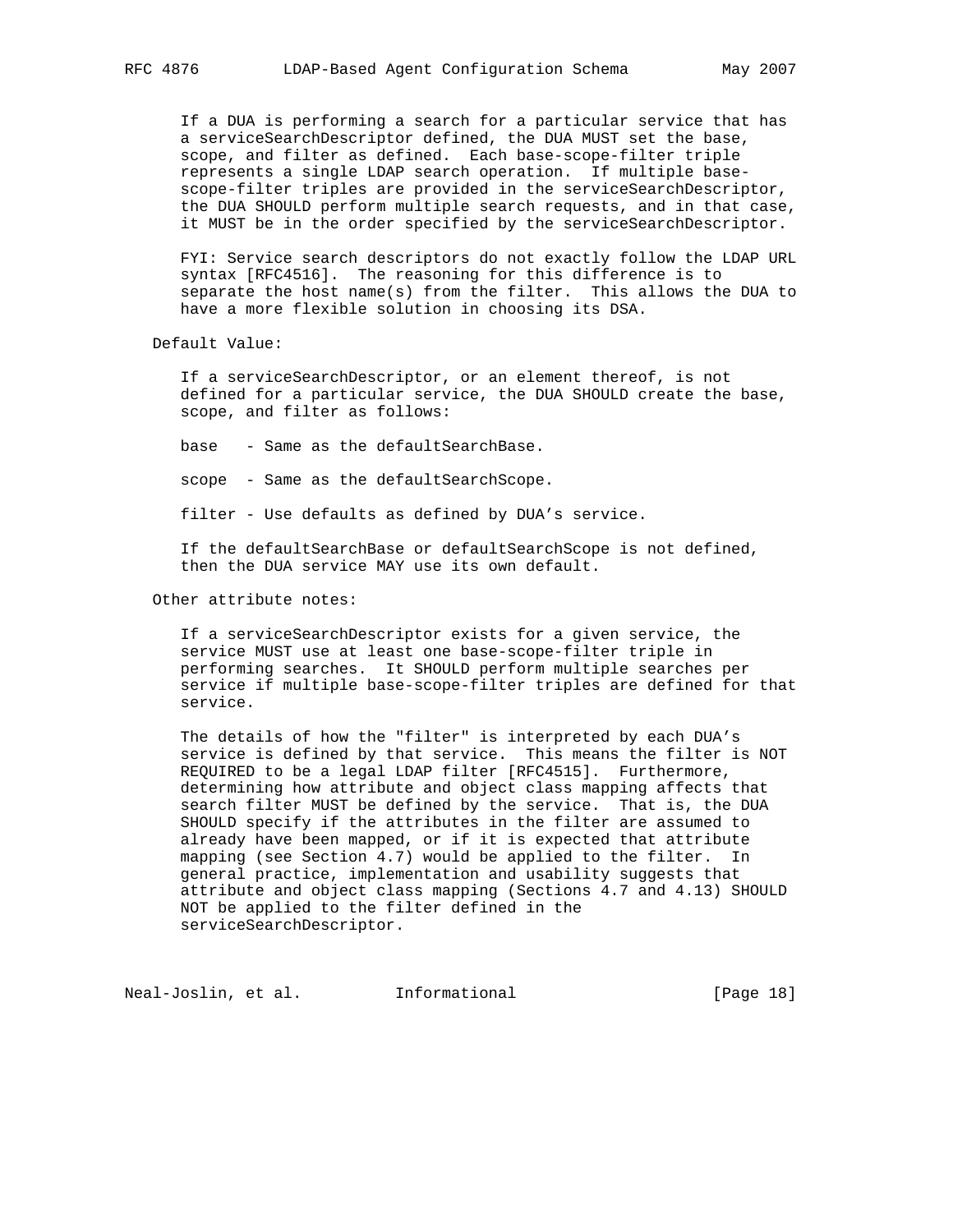The serviceID is unique to a given service within the scope of any DUA that might use the given profile, and should be defined by that service. Registration of serviceIDs is not addressed by this document. However, as per the guidance at the end of Section 1, when DUA developers define their use of the DUAConfigProfile schema, they will define the serviceIDs used by that DUA.

searchGuide and enhancedSearchGuide [RFC4517]:

 There are a few reasons why the authors chose not to take advantage of the existing searchGuide and enhancedSearchGuide attributes and related syntaxes. While the enhancedSearchGuide met a number of the serviceSearchDescriptor requirements, serviceSearchDescriptor was developed primarily to support associating search operations with services. Multiple services could be configured using the same profile, thus requiring the serviceID to be specified together with the search descriptor information. A few other reasons for not using enhancedSearchGuide include:

 The need to specify alternate search bases, including the ability to specify search bases that are relative to the parent defaultSearchBase.

The need to specify alternate profiles using the "ref:" syntax.

 The ability for individual services to specify their own syntaxes for the format of the search filter.

 The authors' belief that the user community is more familiar with the search filter syntax described by RFC 4515 than with that described by the enhancedSearchGuide syntax.

#### Example:

defaultSearchBase: dc=mycompany,dc=com

 serviceSearchDescriptor: email:ou=people,ou=org1,? one;ou=contractor,?one; ref:cn=profile,dc=mycompany,dc=com

 In this example, the DUA MUST search in "ou=people,ou=org1,dc=mycompany,dc=com" first. The DUA then SHOULD search in "ou=contractor,dc=mycompany,dc=com", and finally it SHOULD search other locations as specified in the profile described at "cn=profile,dc=mycompany,dc=com". For more examples, see Appendix A.

Neal-Joslin, et al. Informational [Page 19]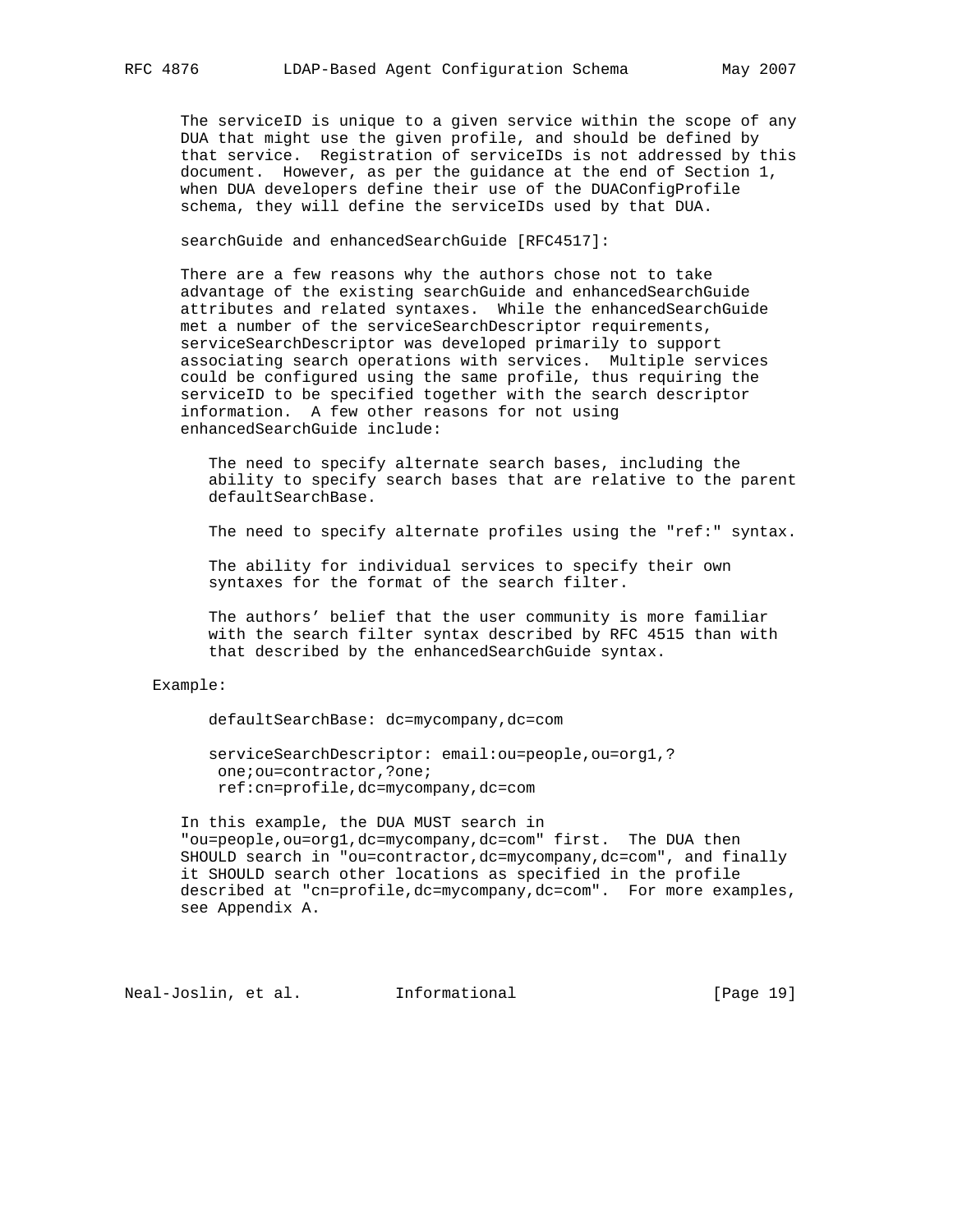# 4.7. Interpreting the attributeMap Attribute

#### Interpretation:

 A DUA SHOULD perform attribute mapping for all LDAP operations performed for a service that has an attributeMap entry. Because attribute mapping is specific to each service within the DUA, a "serviceID" is required as part of the attributeMap syntax. That is, not all DUA services should necessarily perform the same attribute mapping.

 Attribute mapping in general is expected to be used to map attributes of similar syntaxes as specified by the service supported by the DUA. However, a DUA is NOT REQUIRED to verify syntaxes of mapped attributes. If the DUA does discover that the syntax of the mapped attribute does not match that of the original attribute, the DUA MAY perform translation between the original syntax and the new syntax. When DUAs do support attribute value translation, the method and list of capable translations SHOULD be documented in a description of the DUA service.

# Syntax:

| attributeMap  | = serviceID ":" origAttribute "=" attributes |
|---------------|----------------------------------------------|
| origAttribute | $=$ attribute                                |
| attributes    | = wattribute * ( SP wattribute )             |
| wattribute    | = WSP newAttribute WSP                       |
| newAttribute  | $=$ descr / "*NULL*"                         |
| attribute     | = descr                                      |
|               |                                              |

 Values of the origAttribute are defined by and SHOULD be documented for the DUA service, as a list of known supported attributes.

# Default Value:

 By default, attributes that are used by a DUA service are not mapped unless mapped by the attributeMap attributes. The DUA SHOULD NOT map an attribute unless it is explicitly defined by an attributeMap attribute.

Neal-Joslin, et al. Informational [Page 20]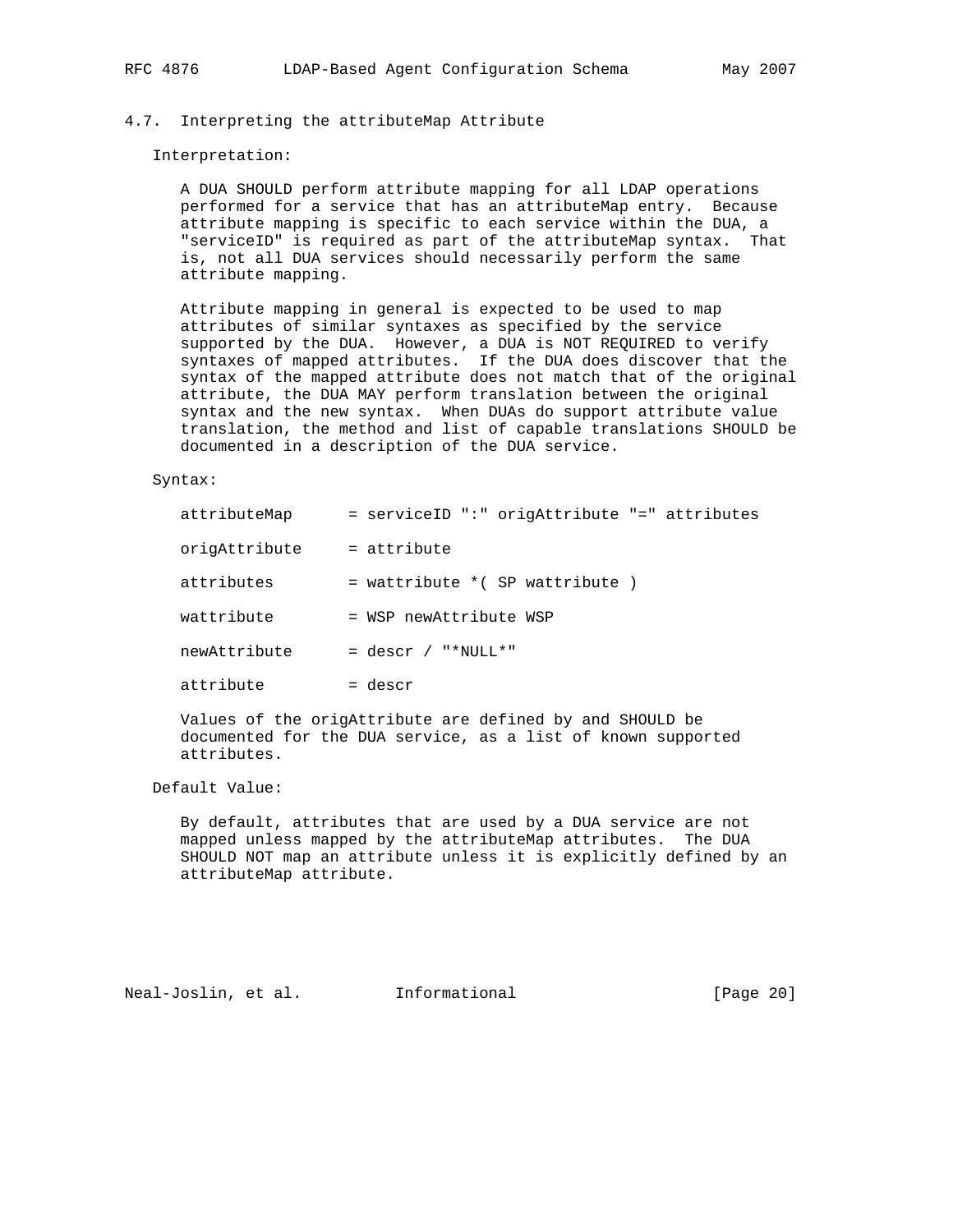Other attribute notes:

 When an attribute is mapped to the special keystring "\*NULL\*", the DUA SHOULD NOT request that attribute from the DSA, when performing a search or compare request. If the DUA is also capable of performing modification on the DSA, the DUA SHOULD NOT attempt to modify any attribute which has been mapped to "\*NULL\*".

 It is assumed the serviceID is unique to a given service within the scope of the DSA.

 A DUA SHOULD support attribute mapping. If it does, the following additional rules apply:

- 1. The list of attributes that are allowed to be mapped SHOULD be defined by and documented for the service.
- 2. Any supported translation of mapping from attributes of dissimilar syntax SHOULD also be defined and documented.
- 3. If an attribute may be mapped to multiple attributes, the DSA SHOULD define a syntax or usage statement for how the new attribute value will be constructed. Furthermore, the resulting translated syntax of the combined attributes MUST be the same as the attribute being mapped.
- 4. A DUA MUST support mapping of attributes using the attribute OID. It SHOULD support attribute mapping based on the attribute name.
- 5. It is recommended that attribute mapping not be applied to parents of the target entries.
- 6. Attribute mapping is not recursive. In other words, if an attribute has been mapped to a target attribute, that new target attribute MUST NOT be mapped to a third attribute.
- 7. A given attribute MUST only be mapped once for a given service.

# Example:

 Suppose a DUA is acting on behalf of an email service. By default the "email" service uses the "mail", "cn", and "sn" attributes to discover mail addresses. However, the email service has been deployed in an environment that uses "employeeName" instead of "cn". Also, instead of using the "mail" attribute for email addresses, the "email" attribute is used. In this case, the

Neal-Joslin, et al. 1nformational 1999 [Page 21]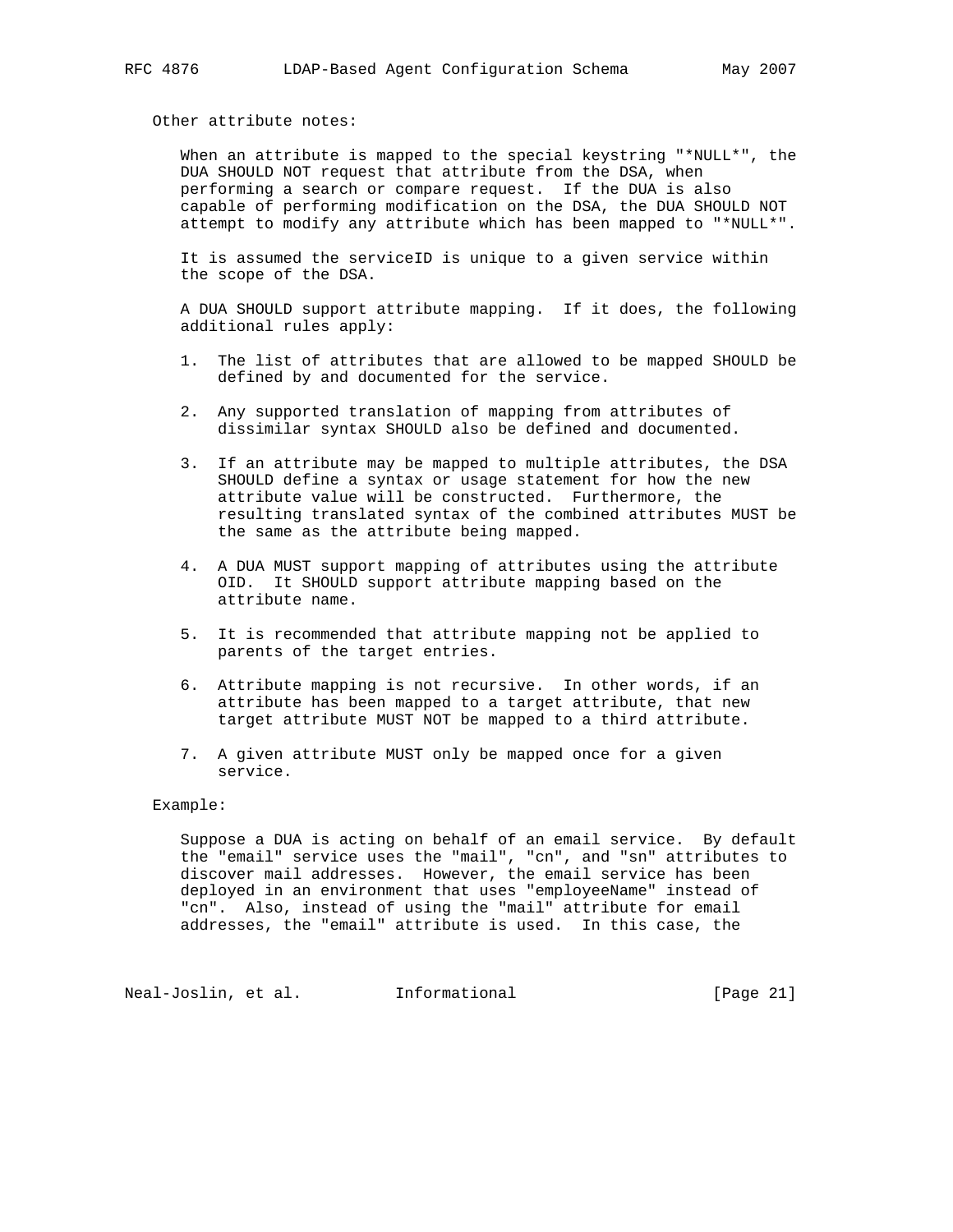attribute "cn" can be mapped to "employeeName", allowing the DUA to perform searches using the "employeeName" attribute as part of the search filter, instead of "cn". Also, "mail" can be mapped to "email" when attempting to retrieve the email address. This mapping is performed by adding the attributeMap attributes to the configuration profile entry as follows (represented in LDIF [RFC2849]):

> attributeMap: email:cn=employeeName attributeMap: email:mail=email

 As described above, the DUA MAY also map a single attribute to multiple attributes. When mapping a single attribute to more than one attribute, the new syntax or usage of the mapped attribute must be intrinsically defined by the DUAs service.

### attributeMap: email:cn=firstName lastName

 In the above example, the DUA creates the new value by generating a space-separated string using the values of the mapped attributes. In this case, a special mapping must be defined so that a proper search filter can be created. For further information on this example, please refer to Appendix A.

 Another possibility for multiple attribute mapping might come in when constructing returned attributes. For example, perhaps all email addresses are of a guaranteed syntax of "uid@domain". In this example, the uid and domain are separate attributes in the directory. The email service may define that if the "mail" attribute is mapped to two different attributes, it will construct the email address as a concatenation of the two attributes (uid and domain), placing the "@" character between them.

# attributeMap: email:mail=uid domain

 Note: The attributeMap attribute contains only a list of attribute names that should be mapped, not the definition of how syntax translation should be performed. The process used to perform attribute value syntax translation (such as translating a uid to a DN) and/or joining of multiple attribute values to form the target syntax (such as in the above email example) is up to the service. The attribute list defined in the attributeMap merely provides the attributes that would be used as inputs to the translation function provided by the service.

Neal-Joslin, et al. Informational [Page 22]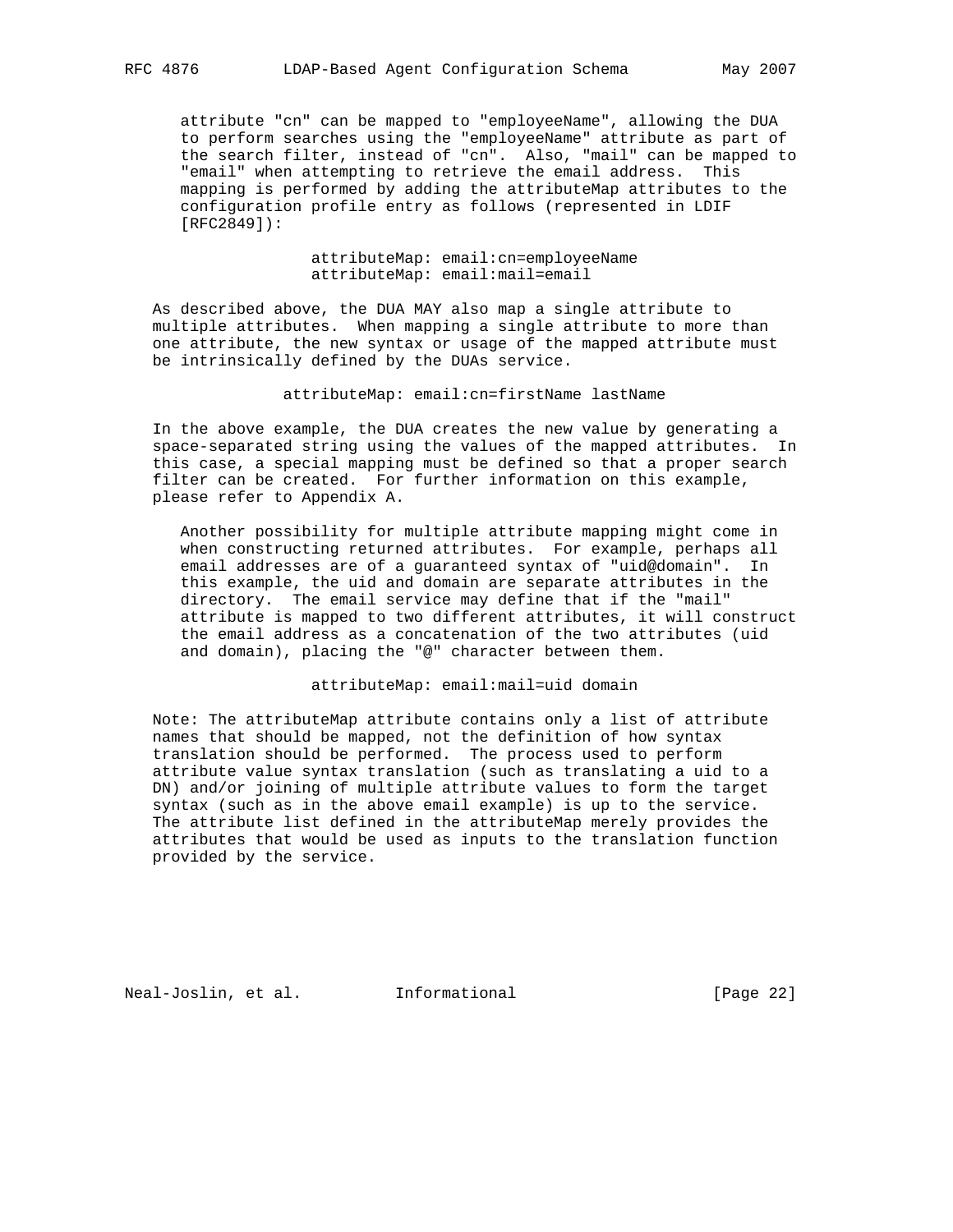# 4.8. Interpreting the searchTimeLimit Attribute

Interpretation:

 The searchTimeLimit attribute defines the maximum time, in seconds, that the DUA SHOULD allow for a search request to complete.

Syntax:

Defined by OID 1.3.6.1.4.1.1466.115.121.1.27 [RFC4517].

Default Value:

 If the searchTimeLimit attribute is not defined or is zero, the searchTimeLimit SHOULD NOT be enforced by the DUA.

Other attribute notes:

 This time limit only includes the amount of time required to perform the LDAP search operation. If other operations are required, they do not need to be considered part of the search time. See bindTimeLimit for the LDAP bind operation.

# 4.9. Interpreting the bindTimeLimit Attribute

Interpretation:

 The bindTimeLimit attribute defines the maximum time, in seconds, that a DUA SHOULD allow for the bind request to complete when performed against each server on the preferredServerList or defaultServerList.

Syntax:

Defined by OID 1.3.6.1.4.1.1466.115.121.1.27.

Default Value:

 If the bindTimeLimit attribute is not defined or is zero, the bindTimeLimit SHOULD NOT be enforced by the DUA.

Other attribute notes:

 This time limit only includes the amount of time required to perform the LDAP bind operation. If other operations are required, those operations do not need to be considered part of the bind time. See searchTimeLimit for the LDAP search operation.

Neal-Joslin, et al. Informational [Page 23]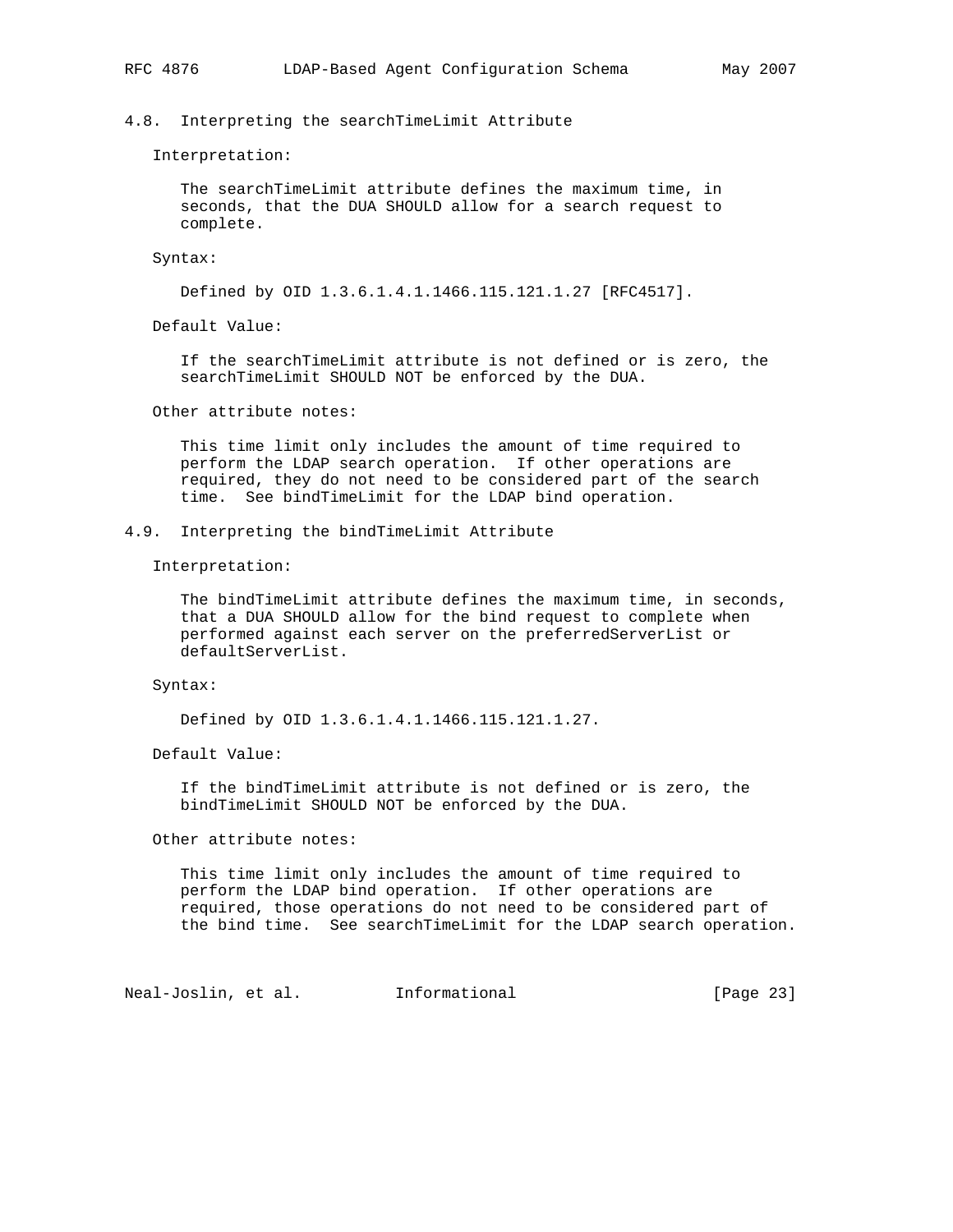4.10. Interpreting the followReferrals Attribute

Interpretation:

If set to TRUE, the DUA SHOULD follow any referrals if discovered.

If set to FALSE, the DUA MUST NOT follow referrals.

Syntax:

Defined by OID 1.3.6.1.4.1.1466.115.121.1.7 [RFC4517].

Default Value:

 If the followReferrals attribute is not set or set to an invalid value, the default value is TRUE.

4.11. Interpreting the dereferenceAliases Attribute

Interpretation:

If set to TRUE, the DUA SHOULD enable alias dereferencing.

If set to FALSE, the DUA MUST NOT enable alias dereferencing.

Syntax:

Defined by OID 1.3.6.1.4.1.1466.115.121.1.7.

Default Value:

 If the dereferenceAliases attribute is not set or set to an invalid value, the default value is TRUE.

4.12. Interpreting the profileTTL Attribute

Interpretation:

 The profileTTL attribute defines how often the DUA SHOULD reload and reconfigure itself using the corresponding configuration profile entry. The value is represented in seconds. Once a DUA reloads the profile entry, it SHOULD reconfigure itself with the new values.

Syntax:

Defined by OID 1.3.6.1.4.1.1466.115.121.1.27.

Neal-Joslin, et al. Informational [Page 24]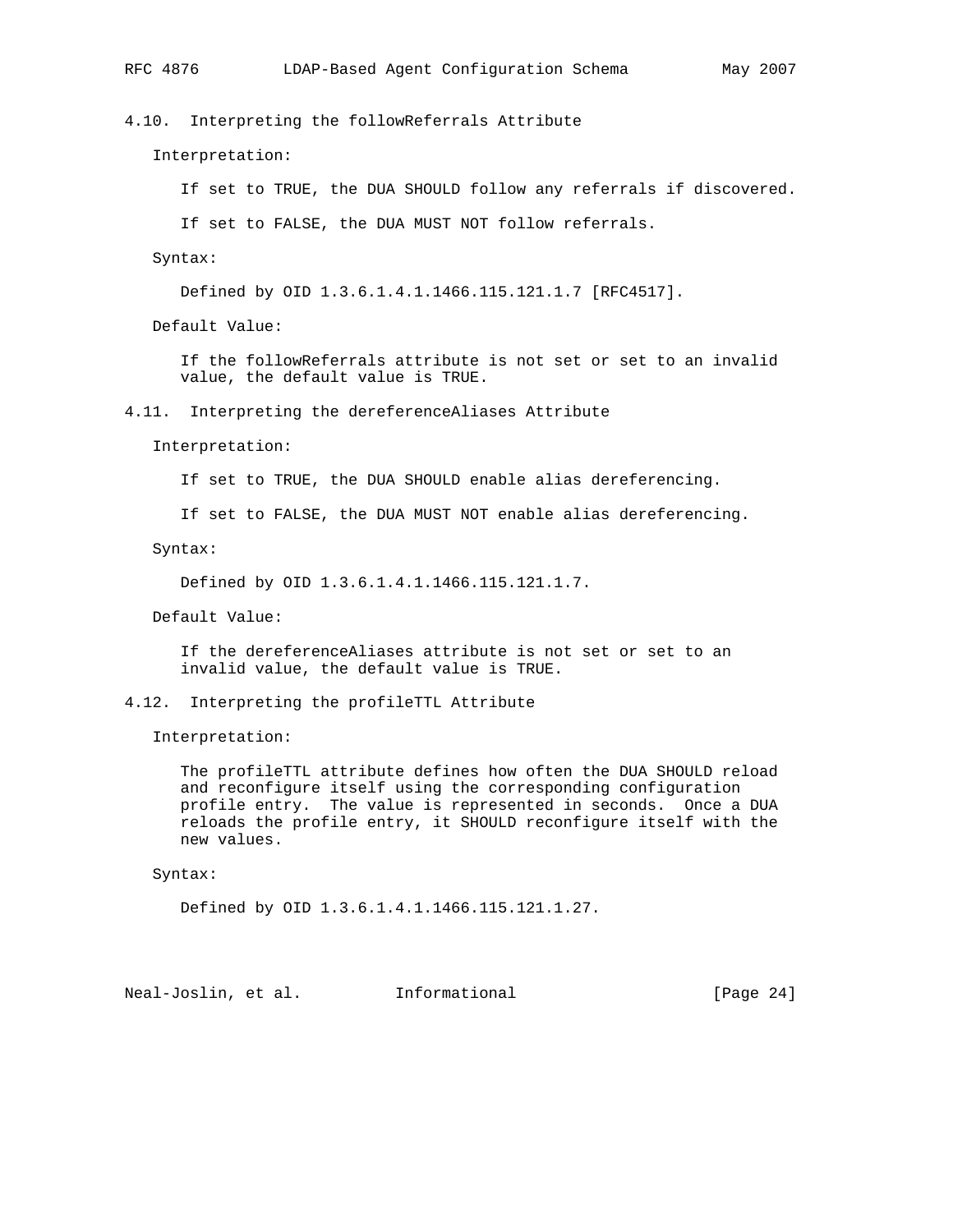Default Value:

If not specified, the DUA MAY use its own reconfiguration policy.

Other attribute notes:

 If the profileTTL value is zero, the DUA SHOULD NOT automatically reload the configuration profile.

# 4.13. Interpreting the objectclassMap Attribute

Interpretation:

 A DUA MAY perform object class mapping for all LDAP operations performed for a service that has an objectclassMap entry. Because object class mapping is specific for each service within the DUA, a "serviceID" is required as part of the objectclassMap syntax. That is, not all DUA services should necessarily perform the same object class mapping.

 Object class mapping SHOULD be used in conjunction with attribute mapping to map the schema required by the service to an equivalent schema that is available in the directory.

 Object class mapping may or may not be required by a DUA. Often, the objectclass attribute is used in search filters. Section 4.7 recommends that attribute mapping not be applied to the serviceSearchDescriptor. Thus, if the default object classes are not used in a DUA deployment, typically only the serviceSearchDescriptor needs to be defined to reflect that mapping. However, when the service search descriptor is not provided, and the default search filter for that service contains the objectclass attribute, that search filter SHOULD be redefined by object class mapping, if defined. If a default search filter is not used, it SHOULD be redefined through the serviceSearchDescriptor. If a serviceSearchDescriptor is defined for a particular service, it SHOULD NOT be remapped by either the objectclassMap or attributeMap values.

 One condition where the objectclassMap SHOULD be used is when the DUA is providing gateway functionality. In this case, the DUA is acting on behalf of another service, which may pass in a search filter itself. In this type of DUA, the DUA may alter the search filter according to the appropriate attributeMap and objectclassMap values. In this case, it is also assumed that a serviceSearchDescriptor is not defined.

Neal-Joslin, et al. Informational [Page 25]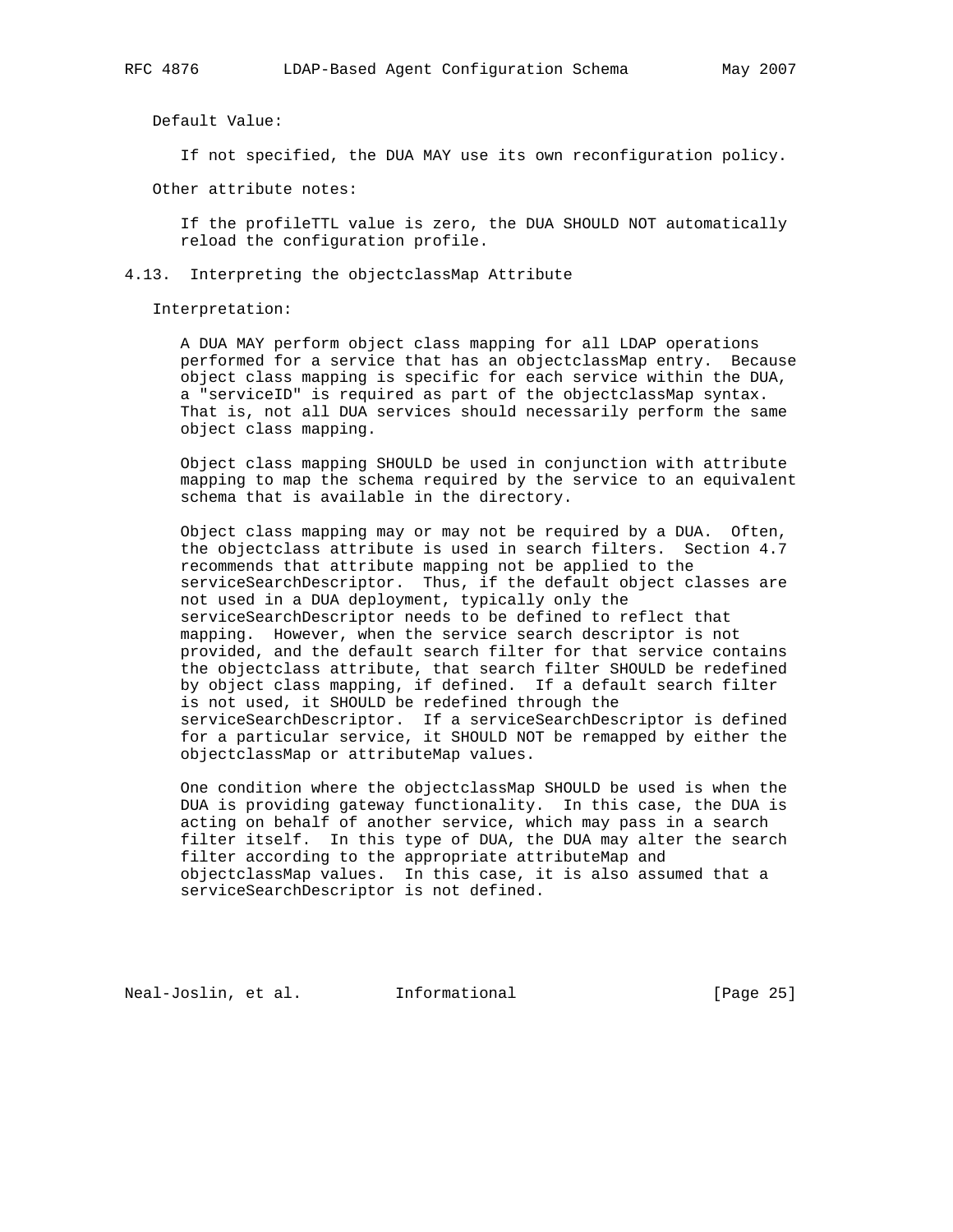Syntax:

| objectclassMap  | = serviceID ":" origObjectclass "=" objectclass |  |  |  |
|-----------------|-------------------------------------------------|--|--|--|
| origObjectclass | = objectclass                                   |  |  |  |
| objectclass     | = keystring                                     |  |  |  |

 Values of the origObjectclass depend on the type of DUA Service using the object class mapping feature.

Default Value:

 The DUA MUST NOT remap an object class unless it is explicitly defined by an objectclassMap attribute.

Other attribute notes:

 A DUA SHOULD support object class mapping. If it does, the DUA MUST support mapping of object classes using the objectclass OID. It SHOULD support object class mapping based on the object class name.

 It is assumed the serviceID is unique to a given service within the scope of the DSA.

Example:

 Suppose a DUA is acting on behalf of an email service. By default the "email" service uses the "mail", "cn", and "sn" attributes to discover mail addresses in entries created using inetOrgPerson object class [RFC2789]. However, the email service has been deployed in an environment that uses entries created using "employee" object class. In this case, the attribute "cn" can be mapped to "employeeName", and "inetOrgPerson" can be mapped to "employee", allowing the DUA to perform LDAP operations using the entries that exist in the directory. This mapping is performed by adding attributeMap and objectclassMap attributes to the configuration profile entry as follows (represented in LDIF [RFC2849]):

> attributeMap: email:cn=employeeName objectclassMap: email:inetOrgPerson=employee

Neal-Joslin, et al. Informational [Page 26]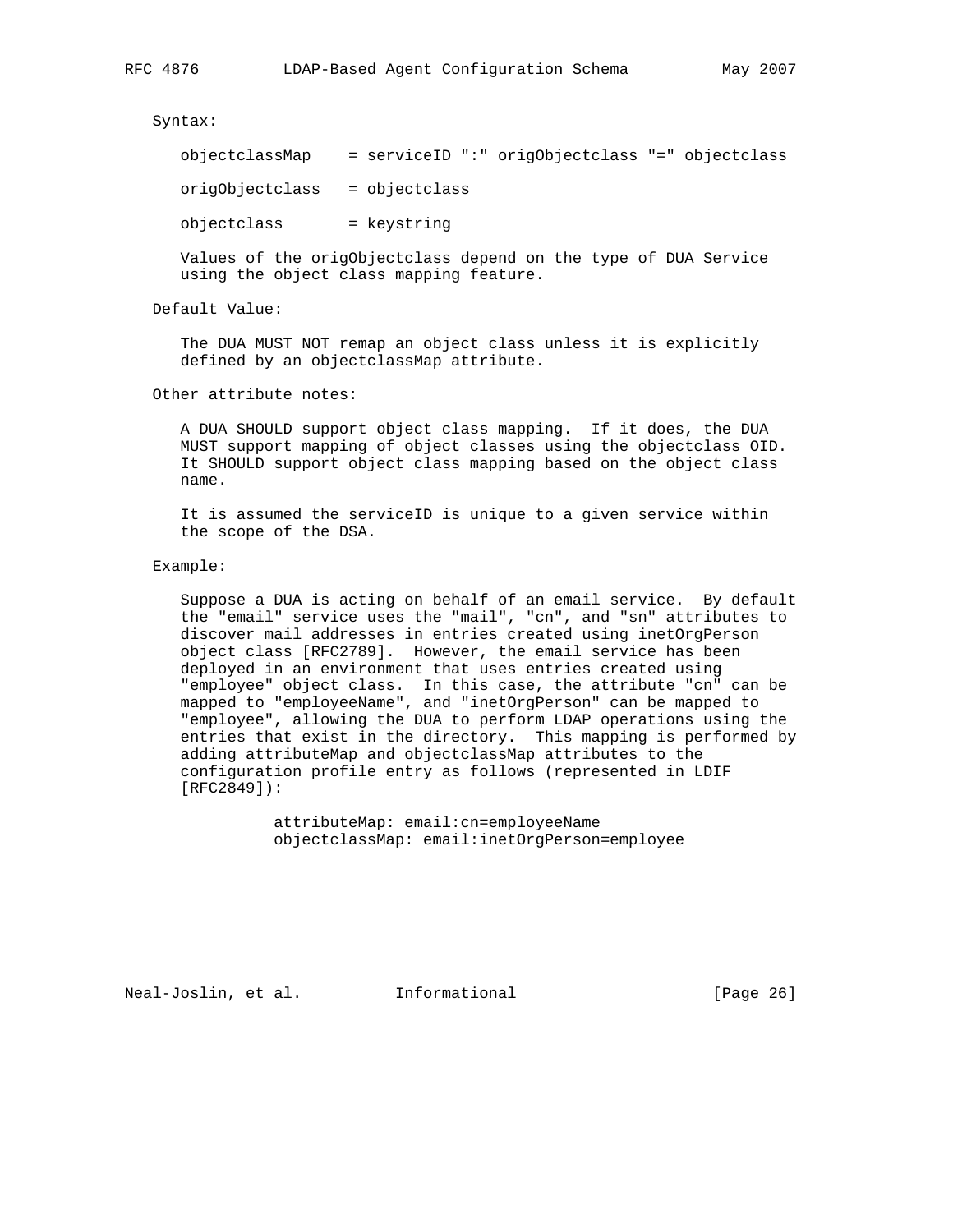## 4.14. Interpreting the defaultSearchScope Attribute

Interpretation:

 When a DUA needs to search the DSA for information, this attribute provides the "scope" for the search. This parameter can be overridden by the serviceSearchDescriptor attribute. See Section 4.6.

Syntax:

scopeSyntax = "base" / "one" / "sub"

Default Value:

 The default value for the defaultSearchScope SHOULD be defined by the DUA service. If the default search scope for a service is not defined, then the scope SHOULD be for the DUA to perform a subtree search.

4.15. Interpreting the serviceAuthenticationMethod Attribute

Interpretation:

 The serviceAuthenticationMethod attribute defines an ordered list of LDAP bind methods to be used when attempting to contact a DSA for a particular service. Interpretation and use of this attribute is the same as Section 4.4, but specific for each service.

Syntax:

svAuthMethod = serviceID ":" method \*(";" method)

 Note: Although multiple authentication methods may be specified in the syntax, at most one of each type is allowed.

Default Value:

 If the serviceAuthenticationMethod attribute is not provided, the authenticationMethod SHOULD be followed, or its default.

Other attribute notes:

 Determining how the DUA should bind to the DSAs also depends on the additional configuration attributes, credentialLevel, serviceCredentialLevel, and bindTimeLimit. Please review Section 5 for details on how to properly bind to a DSA.

Neal-Joslin, et al. Informational [Page 27]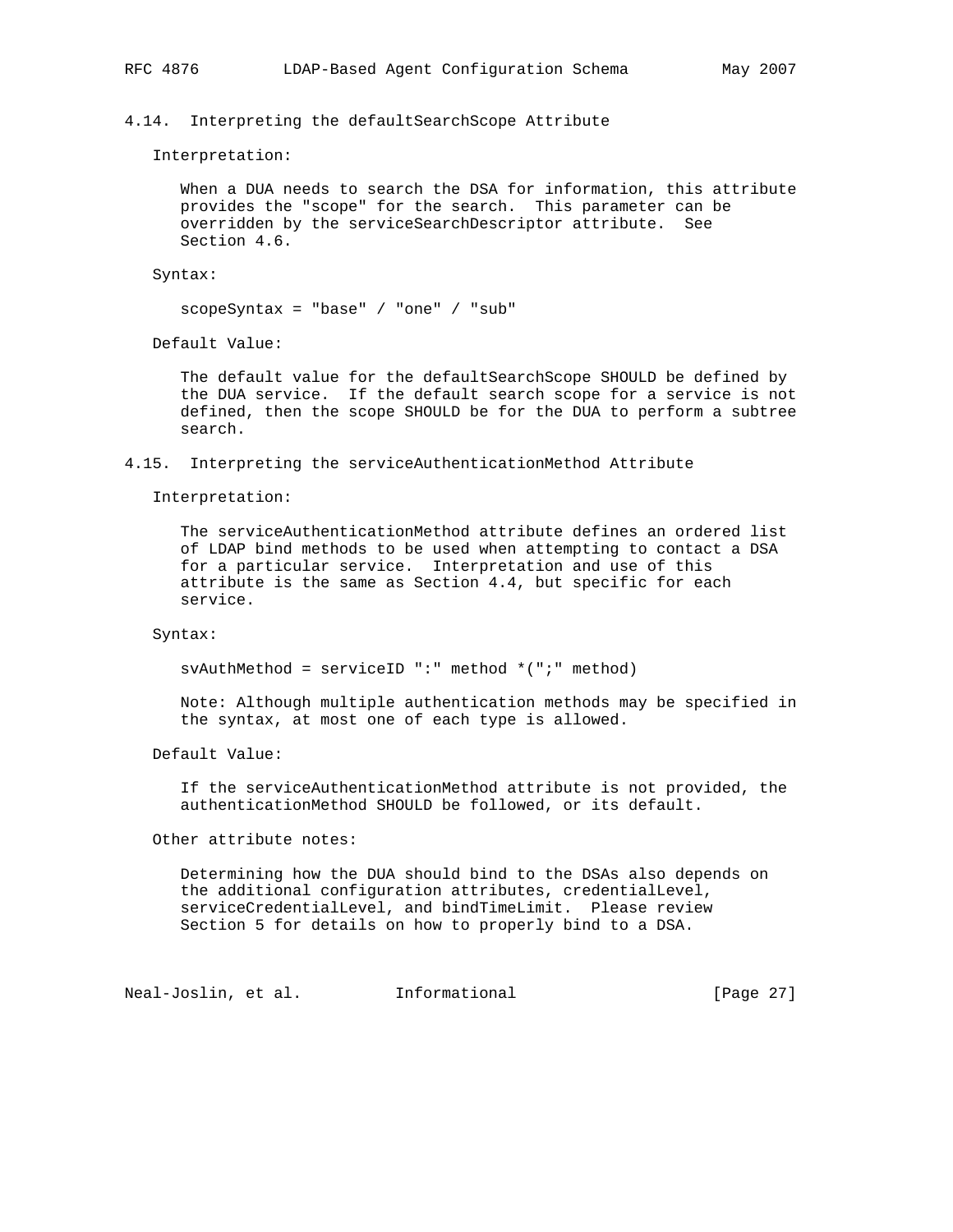Example:

serviceAuthenticationMethod: email:tls:simple;sasl/DIGEST-MD5

4.16. Interpreting the serviceCredentialLevel Attribute

Interpretation:

 The serviceCredentialLevel attribute defines what type(s) of credential(s) the DUA SHOULD use when contacting the DSA for a particular service. Interpretation and use of this attribute are the same as Section 4.5.

#### Syntax:

svCredentialLevel = serviceID ":" level \*(SP level)

 Refer to implementation notes in Section 5 for additional syntax requirements for the credentialLevel attribute.

 Note: Although multiple credential levels may be specified in the syntax, at most one of each type is allowed.

Default Value:

 If the serviceCredentialLevel attribute is not defined, the DUA MUST examine the credentialLevel attribute, or if one is not provided, the DUA must follow its default.

Other attribute notes:

 Determining how the DUA should bind to the DSAs also depends on the additional configuration attributes, serviceAuthenticationMethod, authenticationMethod, and bindTimeLimit. Please review Section 5 for details on how to properly bind to a DSA.

Example:

serviceCredentialLevel: email:proxy anonymous

Neal-Joslin, et al. Informational [Page 28]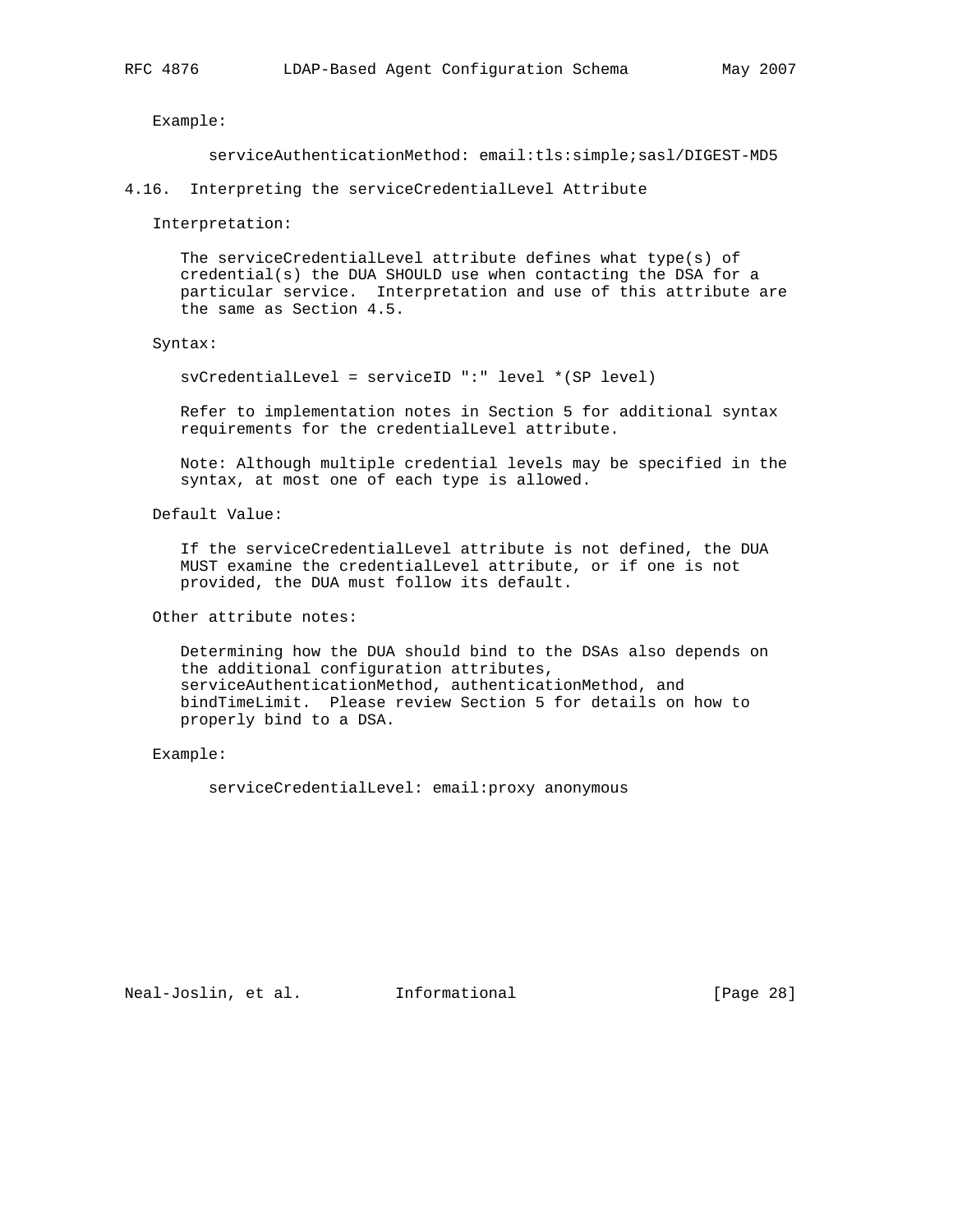5. Binding to the Directory Server

 The DUA SHOULD use the following algorithm when binding to the server:

```
 for (clevel in credLevel) [see Note 1]
  if (clevel is "anonymous")
    for (host in hostnames) [see Note 2]
       if (server is responding)
         return success
    return failure
  else
     for (amethod in authMethod) [see Note 3]
       if (amethod is none)
         for (host in hostnames)
           if (server is responding)
             return success
         return failure
       else
         for (host in hostnames)
           authenticate using amethod and clevel
           if (authentication passed)
             return success
 return failure
```
- Note 1: The credLevel is a list of credential levels as defined in serviceCredentialLevel (Section 4.16) for a given service. If the serviceCredentialLevel is not defined, the DUA MUST examine the credentialLevel attribute.
- Note 2: hostnames is the list of servers to contact as defined in Sections 4.1 and 4.2.
- Note 3: The authMethod is a list of authentication methods as defined in serviceAuthenticationMethod (Section 4.15) for a given service. If the serviceAuthenticationMethod is not defined, the DUA MUST examine the authenticationMethod attribute.
- 6. Security Considerations

 The profile entries MUST be protected against unauthorized modification. Each service needs to consider implications of providing its service configuration as part of this profile and limit access to the profile entries accordingly.

Neal-Joslin, et al. Informational [Page 29]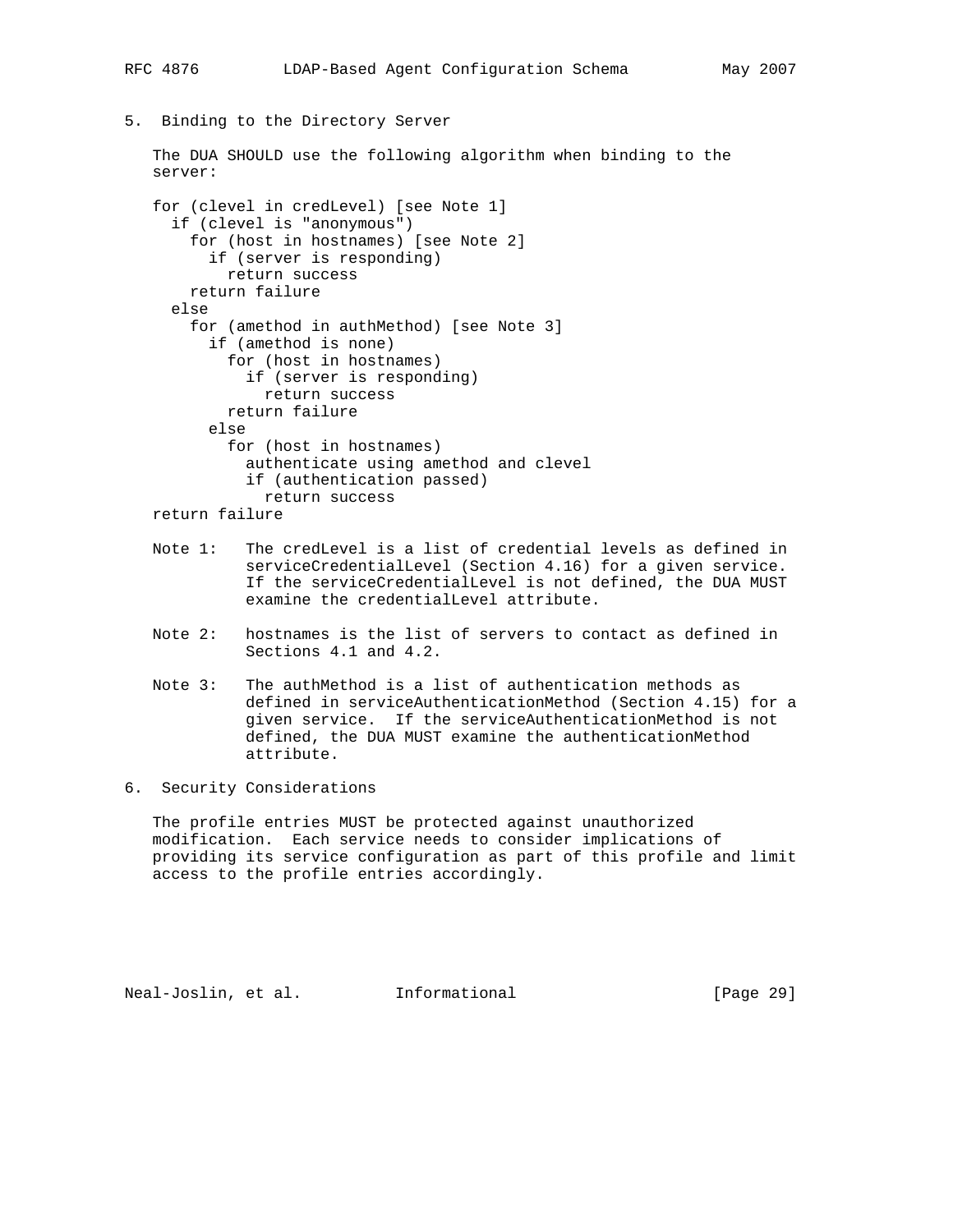The management of the authentication credentials for the DUA is outside the scope of this document and needs to be handled by the DUA.

 Since the DUA needs to know how to properly bind to the directory server, the access control configuration of the DSA MUST assure that the DSA can view all the elements of the DUAConfigProfile attributes. For example, if the credentialLevel attribute contains "Self", but the DSA is unable to access the credentialLevel attribute, the DUA will instead attempt an anonymous connection to the directory server.

 The algorithm described by Section 5 also has security considerations. Altering that design will alter the security aspects of the configuration profile.

 At times, DUAs connect to multiple directory servers in order to support potential high-availability and/or performance requirements. As such, each directory server specified in the preferredServer list and defaultServerList MUST contain the same (replicated) data and be part of the same security domain. This means the directory-supported authentication methods, authentication policies, and access control policies for directory data are exactly the same across all the defined directory servers.

7. Acknowledgments

 There were several additional authors of this document. However, we chose to represent only one author per company in the heading. From Sun, we would like to acknowledge Roberto Tam for his design work on Sun's first LDAP name service product and his input for this document. From Hewlett-Packard, we'd like to acknowledge Dave Binder for his work architecting Hewlett-Packard's LDAP name service product as well as his design guidance on this document. We'd also like to acknowledge Grace Lu from HP, for her input and implementation of HP's configuration profile manager code.

8. IANA Considerations

 This document defines new LDAP attributes and an object class for object identifier descriptors. As specified by Section 3.4 and required by Section 4 of [RFC4520], this document registers new descriptors as follows per the Expert Review.

Neal-Joslin, et al. Informational [Page 30]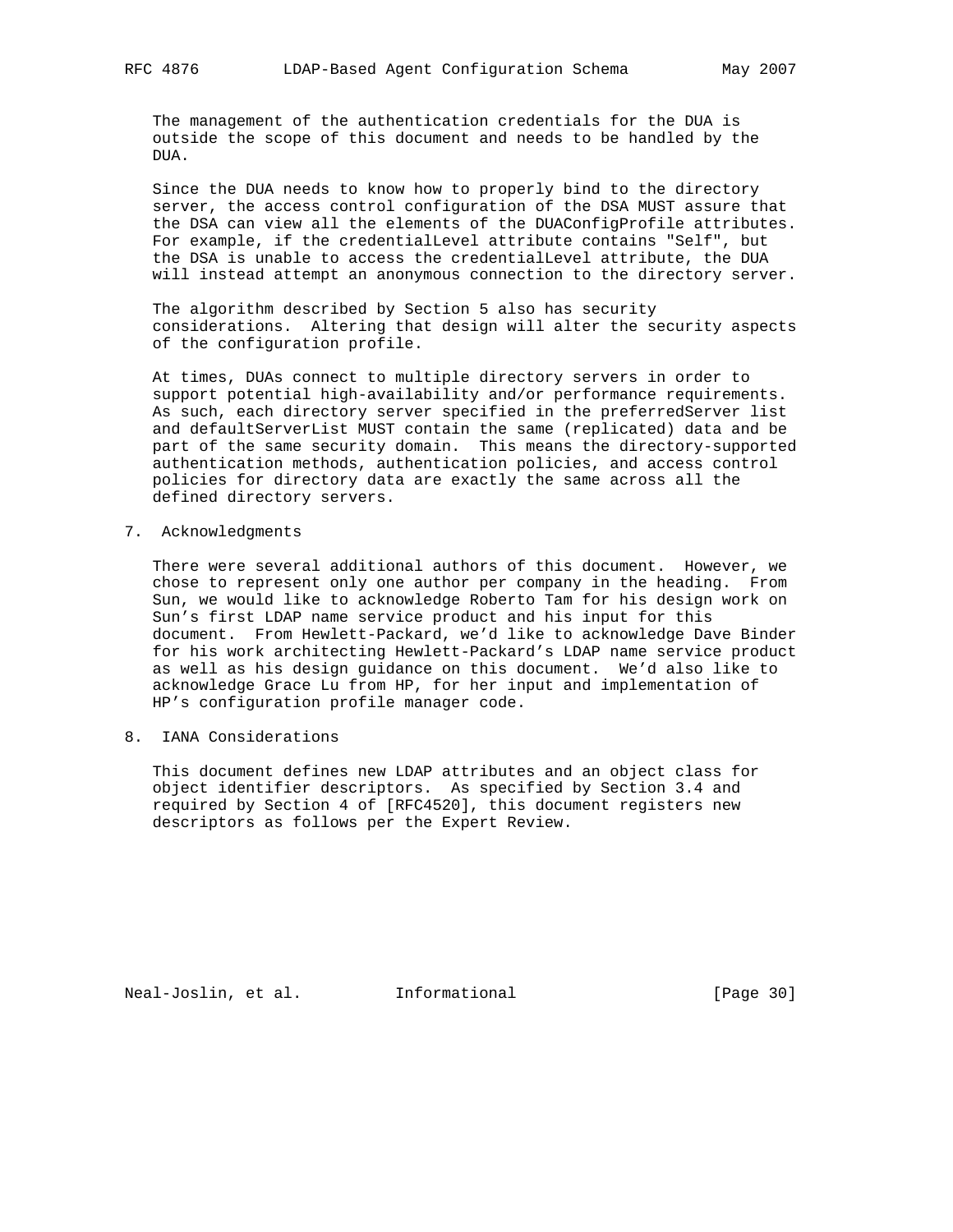```
RFC 4876 LDAP-Based Agent Configuration Schema May 2007
8.1. Registration of Object Classes
    Subject: Request for LDAP Descriptor Registration
    Descriptor (short name): DUAConfigProfile
    Object Identifier: 1.3.6.1.4.1.11.1.3.1.2.5
    Person & email address to contact for further information:
       See "Author/Change Controller"
    Usage: object class
    Specification: RFC 4876
   Author/Change Controller:
       Bob Neal-Joslin
      Hewlett-Packard Company
       19420 Homestead RD
       Cupertino, CA 95014
       USA
      Phone: +1 408-447-3044
      EMail: bob_joslin@hp.com
    Comments:
       See also the associated request for the defaultServerList,
       defaultSearchBase, preferredServerList, searchTimeLimit,
      bindTimeLimit, followReferrals, authenticationMethod,
      profileTTL, attributeMap, credentialLevel, objectclassMap,
```
 defaultSearchScope, serviceCredentialLevel, serviceSearchDescriptor, serviceAuthenticationMethod, and dereferenceAliases attribute types.

8.2. Registration of Attribute Types

Subject: Request for LDAP Descriptor Registration

Descriptor (short name): See comments

Object Identifier: See comments

 Person & email address to contact for further information: See "Author/Change Controller"

Usage: attribute type

Neal-Joslin, et al. Informational [Page 31]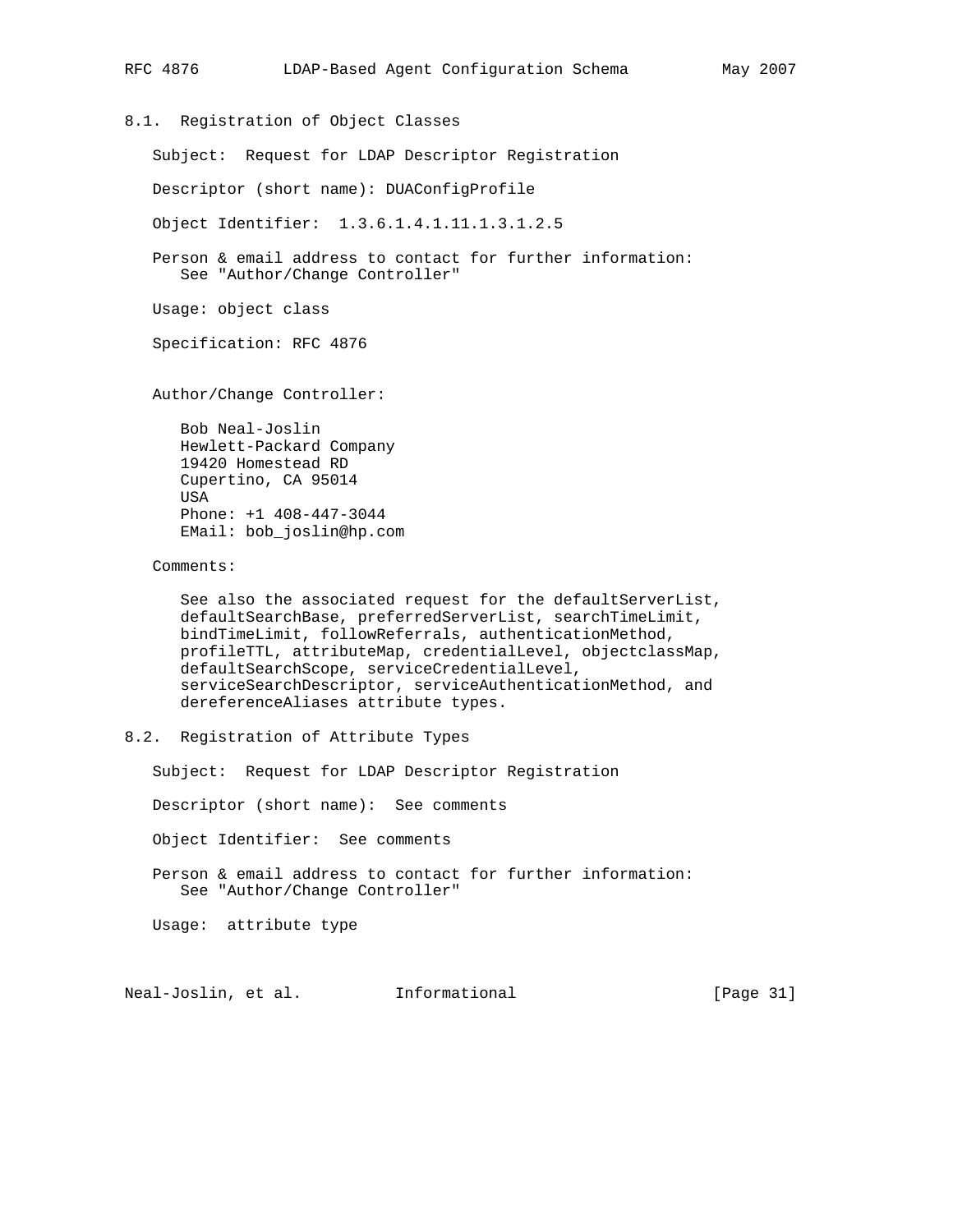```
 Specification: RFC 4876
   Author/Change Controller:
     Bob Neal-Joslin
     Hewlett-Packard Company
     19420 Homestead RD
     Cupertino, CA 95014
     USA
     Phone: +1 408-447-3044
     EMail: bob_joslin@hp.com
   Comments:
     The following object identifiers and associated attribute
     types have been registered.
      OID Attribute Type
 -------------------------- ---------------------------
 1.3.6.1.4.1.11.1.3.1.1.0 defaultServerList
 1.3.6.1.4.1.11.1.3.1.1.1 defaultSearchBase
 1.3.6.1.4.1.11.1.3.1.1.2 preferredServerList
 1.3.6.1.4.1.11.1.3.1.1.3 searchTimeLimit
 1.3.6.1.4.1.11.1.3.1.1.4 bindTimeLimit
 1.3.6.1.4.1.11.1.3.1.1.5 followReferrals
 1.3.6.1.4.1.11.1.3.1.1.6 authenticationMethod
 1.3.6.1.4.1.11.1.3.1.1.7 profileTTL
 1.3.6.1.4.1.11.1.3.1.1.9 attributeMap
 1.3.6.1.4.1.11.1.3.1.1.10 credentialLevel
 1.3.6.1.4.1.11.1.3.1.1.11 objectclassMap
 1.3.6.1.4.1.11.1.3.1.1.12 defaultSearchScope
 1.3.6.1.4.1.11.1.3.1.1.13 serviceCredentialLevel
```
 1.3.6.1.4.1.11.1.3.1.1.16 dereferenceAliases Please also see the associated registration request for the DUAConfigProfile object class.

 1.3.6.1.4.1.11.1.3.1.1.14 serviceSearchDescriptor 1.3.6.1.4.1.11.1.3.1.1.15 serviceAuthenticationMethod

Neal-Joslin, et al. Informational [Page 32]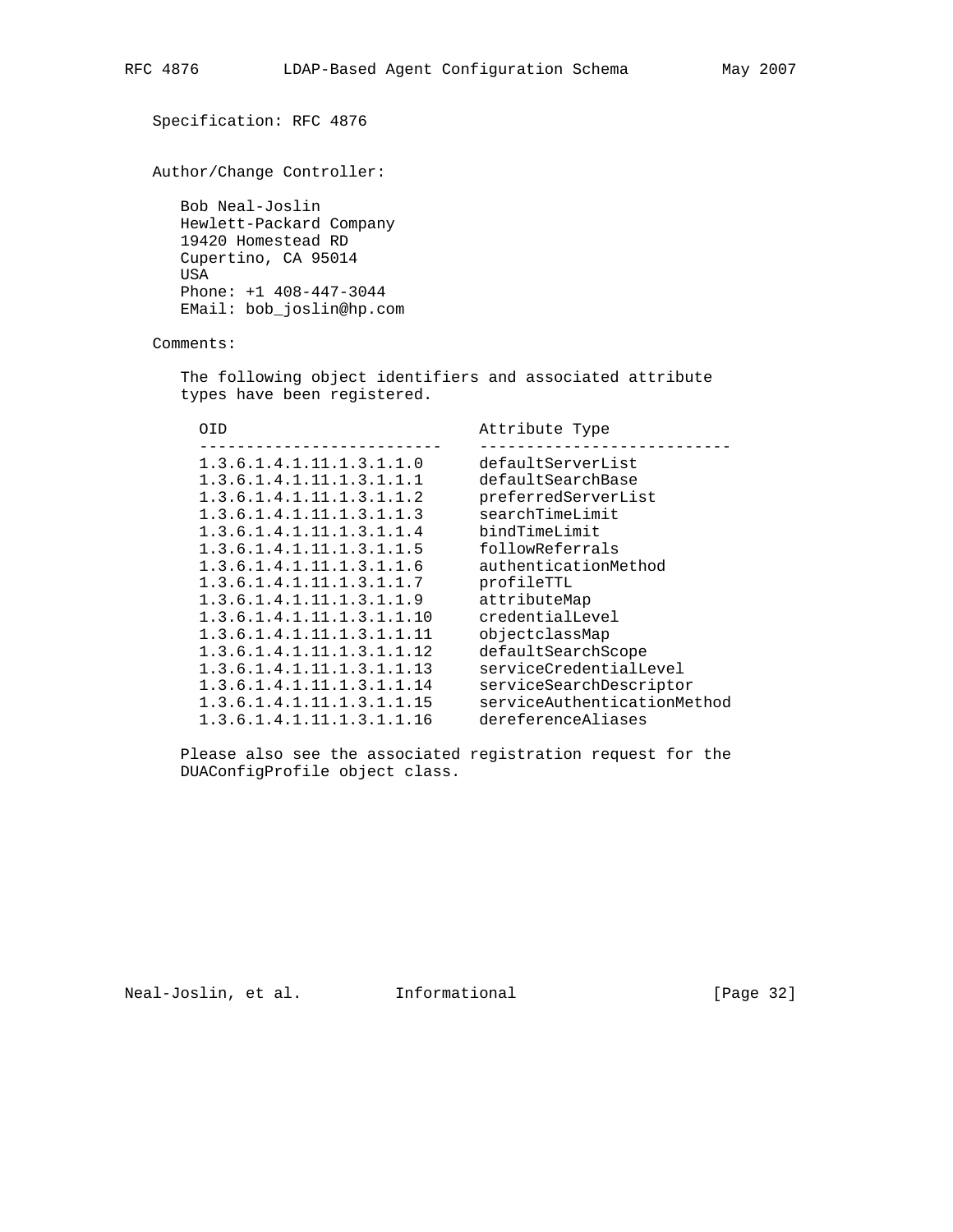# 9. References

- 9.1. Normative References
	- [RFC2119] Bradner, S., "Key words for use in RFCs to Indicate Requirement Levels", BCP 14, RFC 2119, March 1997.
	- [RFC3986] Berners-Lee, T., Fielding, R., and L. Masinter, "Uniform Resource Identifier (URI): Generic Syntax", STD 66, RFC 3986, January 2005.
	- [RFC4234] Crocker, D., Ed. and P. Overell, "Augmented BNF for Syntax Specifications: ABNF", RFC 4234, October 2005.
	- [RFC4510] Zeilenga, K., "Lightweight Directory Access Protocol (LDAP): Technical Specification Road Map", RFC 4510, June 2006.
	- [RFC4511] Sermersheim, J., "Lightweight Directory Access Protocol (LDAP): The Protocol", RFC 4511, June 2006.
	- [RFC4512] Zeilenga, K., "Lightweight Directory Access Protocol (LDAP): Directory Information Models", RFC 4512, June 2006.
	- [RFC4514] Zeilenga, K., "Lightweight Directory Access Protocol (LDAP): String Representation of Distinguished Names", RFC 4514, June 2006.
	- [RFC4516] Smith, M. and T. Howes, "Lightweight Directory Access Protocol (LDAP): Uniform Resource Locator", RFC 4516, June 2006.
	- [RFC4517] Legg, S., "Lightweight Directory Access Protocol (LDAP): Syntaxes and Matching Rules", RFC 4517, June 2006.
	- [RFC4519] Sciberras, A., "Lightweight Directory Access Protocol (LDAP): Schema for User Applications", RFC 4519, June 2006.
	- [SASLMECH] IANA, "SIMPLE AUTHENTICATION AND SECURITY LAYER (SASL) MECHANISMS", July 2006, <http://www.iana.org/assignments/sasl-mechanisms>.

Neal-Joslin, et al. Informational [Page 33]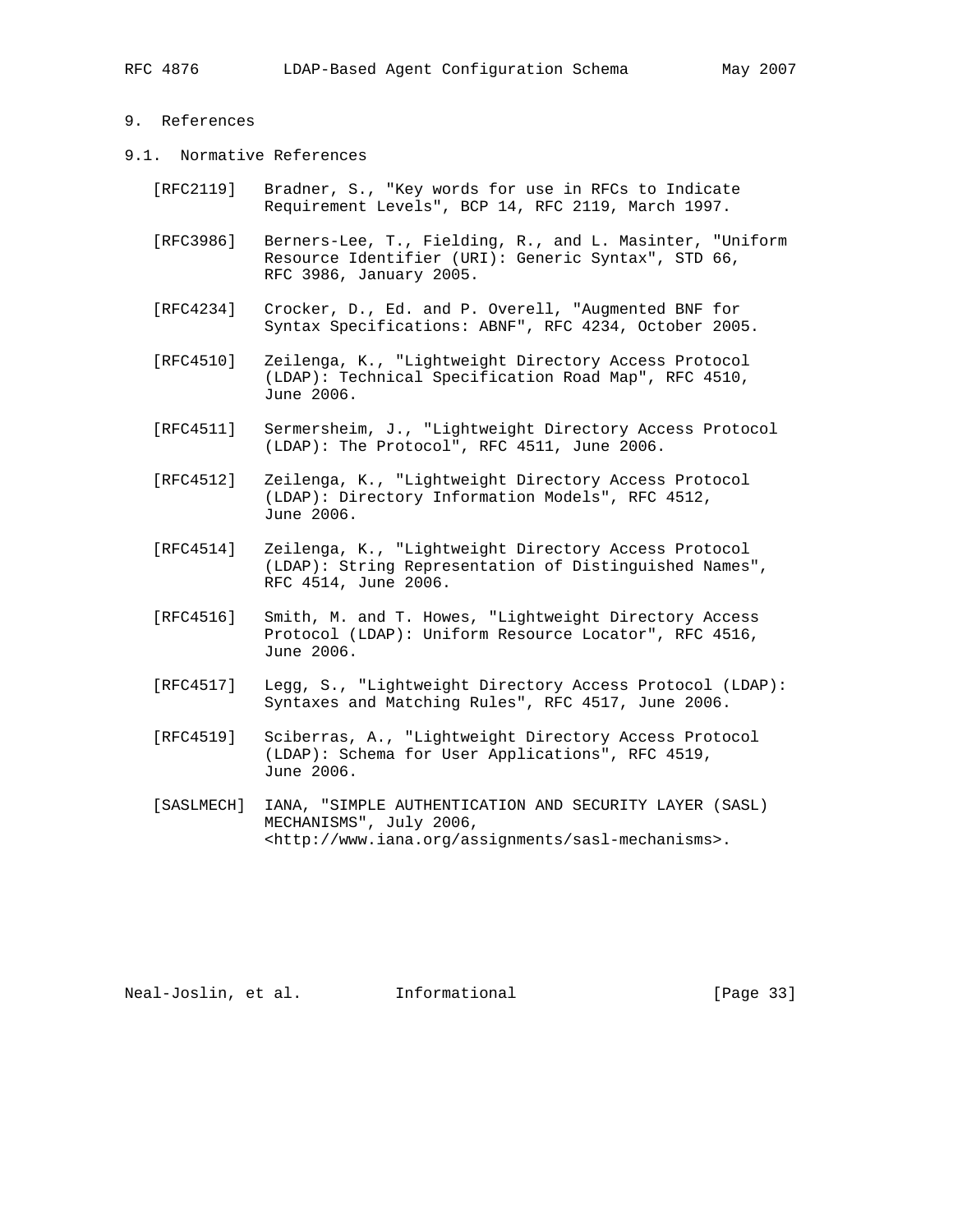# 9.2. Informative References

- [MSSFU] Microsoft Corporation, "Windows Services for Unix 3.5", <http://www.microsoft.com/windows/sfu/>.
- [RFC2307] Howard, L., "An Approach for Using LDAP as a Network Information Service", RFC 2307, March 1998.
- [RFC2789] Freed, N. and S. Kille, "Mail Monitoring MIB", RFC 2789, March 2000.
- [RFC2831] Leach, P. and C. Newman, "Using Digest Authentication as a SASL Mechanism", RFC 2831, May 2000.
- [RFC2849] Good, G., "The LDAP Data Interchange Format (LDIF) Technical Specification", RFC 2849, June 2000.
- [RFC4422] Melnikov, A. and K. Zeilenga, "Simple Authentication and Security Layer (SASL)", RFC 4422, June 2006.
- [RFC4515] Smith, M. and T. Howes, "Lightweight Directory Access Protocol (LDAP): String Representation of Search Filters", RFC 4515, June 2006.
- [RFC4520] Zeilenga, K., "Internet Assigned Numbers Authority (IANA) Considerations for the Lightweight Directory Access Protocol (LDAP)", BCP 64, RFC 4520, June 2006.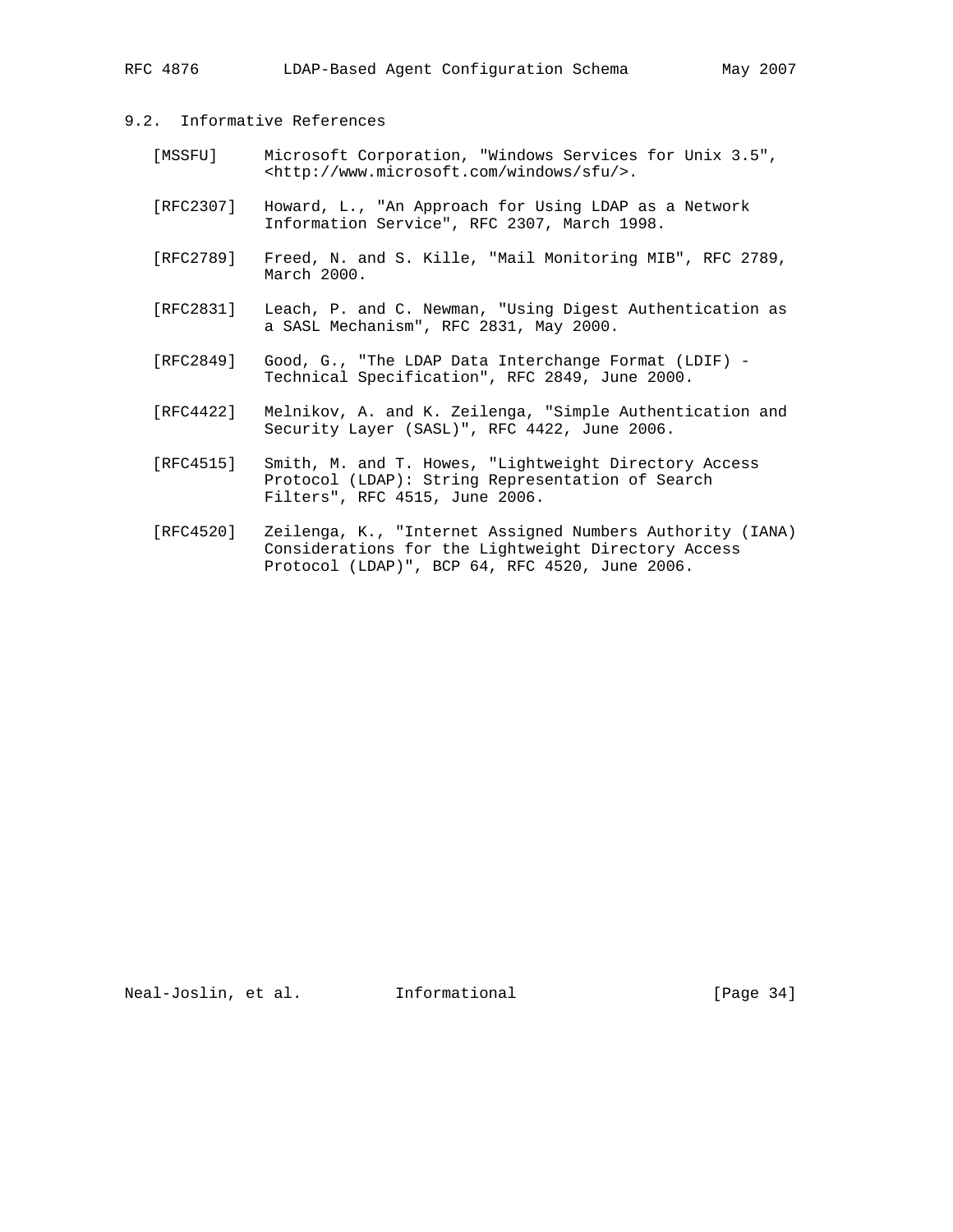Appendix A. Examples

 In this section, we will describe a fictional DUA that provides one service, called the "email" service. This service would be similar to an email client that uses an LDAP directory to discover email addresses based on a textual representation of the recipient's colloquial name.

 This email service is defined by default to expect that users with email addresses will be of the "inetOrgPerson" object class type [RFC2789]. And by default, the "email" service expects the colloquial name to be stored in the "cn" attribute, while it expects the email address to be stored in the "mail" attribute (as one would expect as defined by the inetOrgPerson object class).

 As a special feature, the "email" service will perform a special type of attribute mapping when performing searches. If the "cn" attribute has been mapped to two or more attributes, the "email" service will parse the requested search string and map each whitespace-separated token into the mapped attributes, respectively.

 The default search filter for the "email" service is "(objectclass=inetOrgPerson)". The email service also defines that when it performs a name-to-address discovery, it will wrap the search filter inside a complex search filter as follows:

(&(<filter>)(cn˜=<name string>))

 Or, if "cn" has been mapped to multiple attributes, that wrapping would appear as follows:

(&(<filter>)(attr1˜=<token1>)(attr2˜=<token2>)...)

 The below examples show how the "email" service builds its search requests, based on the defined profile. In all cases, the defaultSearchBase is "o=airius.com", and the defaultSearchScope is undefined.

 In addition, for all examples, we assume that the "email" service has been requested to discover the email address for "Jane Hernandez".

Example 1:

serviceSearchDescriptor: email:"ou=marketing,"

 base: ou=marketing,o=airius.com scope: sub filter: (&(objectclass=inetOrgPerson)(cn˜=Jane Hernandez))

Neal-Joslin, et al. Informational [Page 35]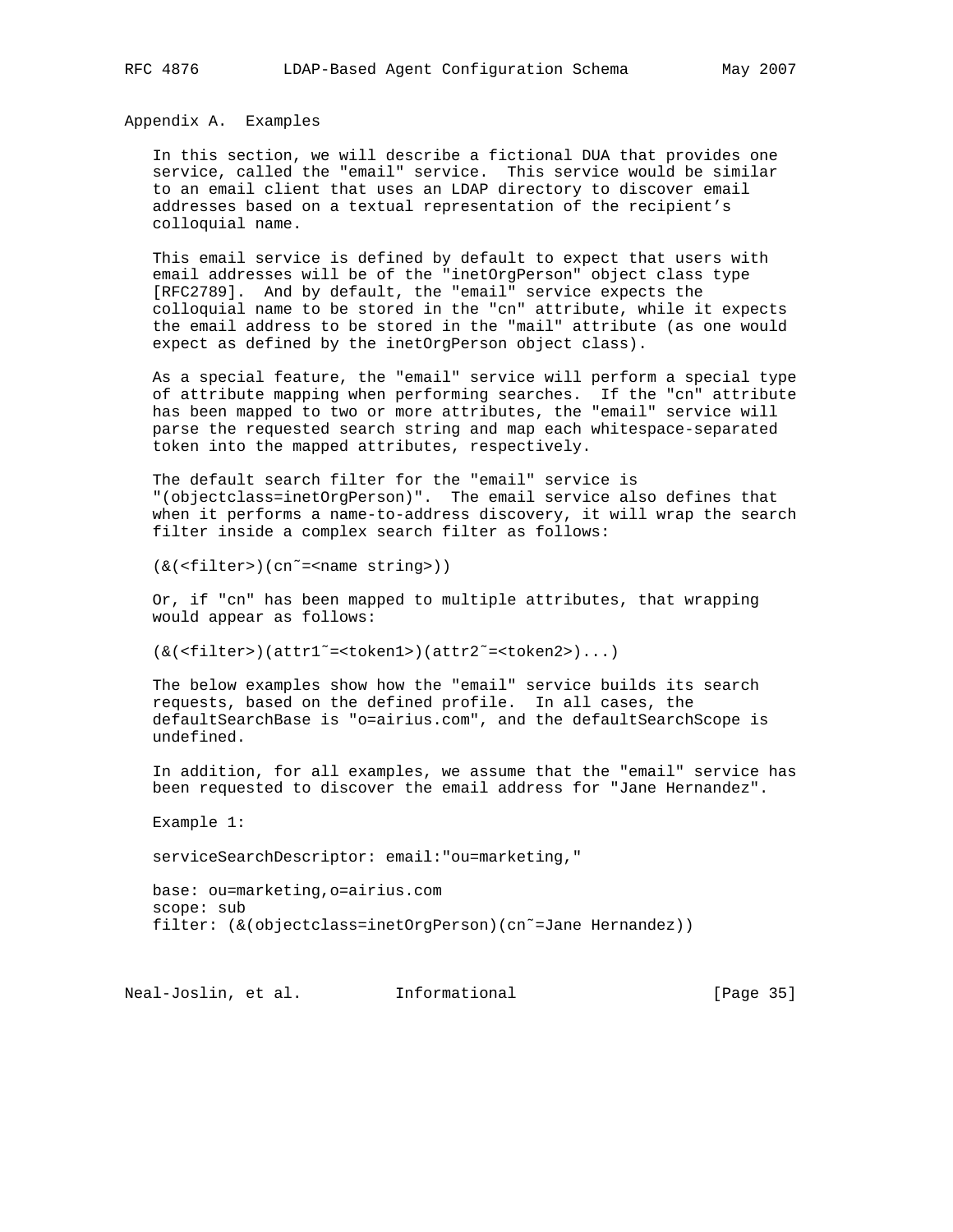```
 Example 2:
 serviceSearchDescriptor: email:"ou=marketing,"?one?
 (&(objectclass=inetOrgPerson)(c=us))
 attributeMap: email:cn=2.5.4.42 sn
 Note: 2.5.4.42 is the OID that represents the "givenName"
 attribute.
In this example, the email service performs <name string> parsing as
 described above to generate a complex search filter. The above
 example results in one search.
 base: ou=marketing,o=airius.com
 scope: one
 filter: (&(&(objectclass=inetOrgPerson)(c=us))
            (2.5.4.42<sup>0</sup> = Jane) (sn<sup>\sim</sup>=Hernandez))
 Example 3:
 serviceSearchDescriptor: email:ou=marketing,"?base
 attributeMap: email:cn=name
 This example is invalid, because either the quote should have
 been escaped, or there should have been a leading quote.
 Example 4:
 serviceSearchDescriptor: email:ou=\\mar\\\\keting,\\"?base
 attributeMap: email:cn=name
 base: ou=\\mar\\keting,"
 scope: base
 filter (&(objectclass=inetOrgPerson)(name˜=Jane Hernandez))
 Example 5:
 serviceSearchDescriptor: email:ou="marketing",o=supercom
 This example is invalid, since the quote was not a leading quote,
 and thus should have been escaped.
```
Neal-Joslin, et al. Informational [Page 36]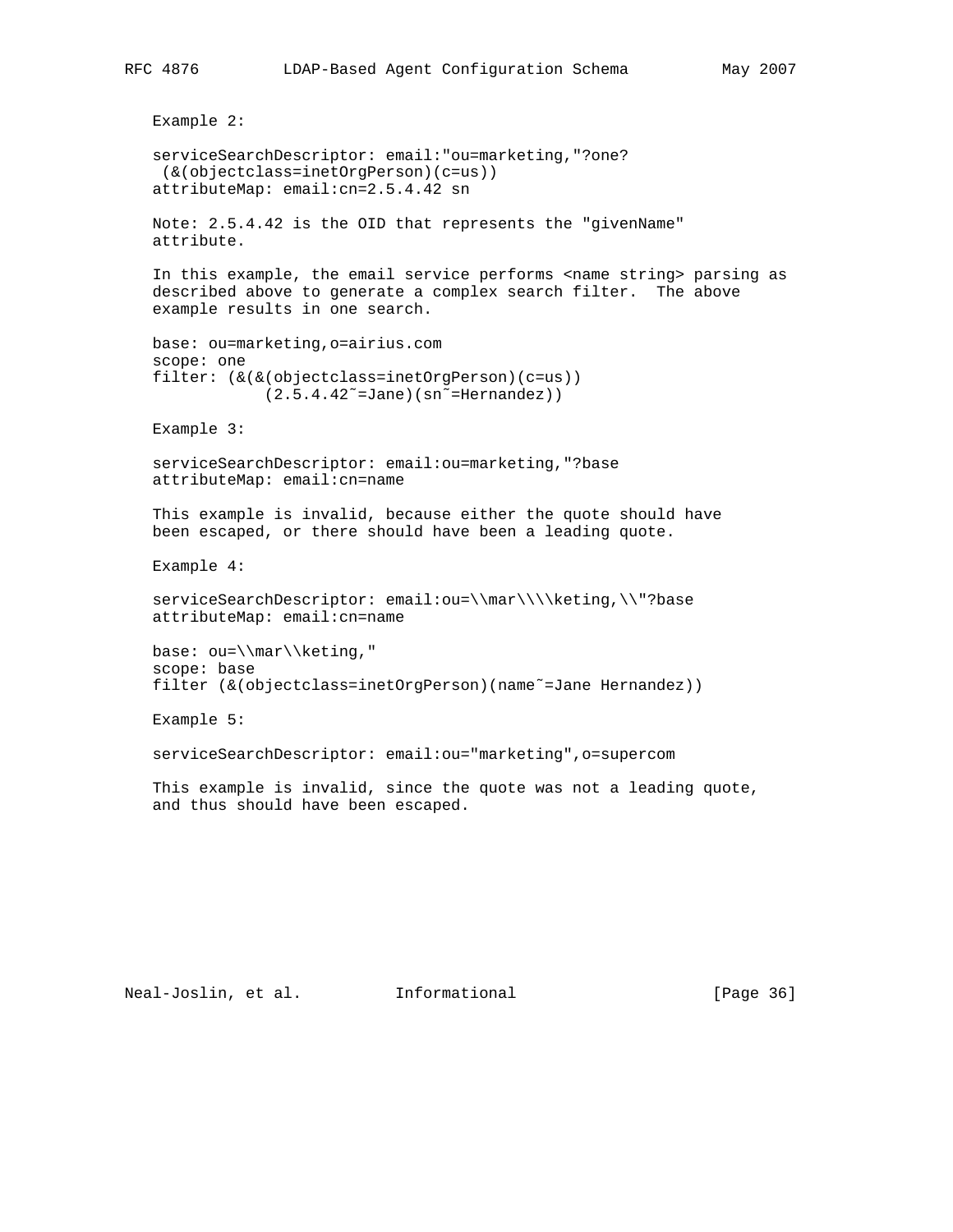```
 Example 6:
 serviceSearchDescriptor: email:??(&(objectclass=person)
                                   (ou=Org1 \ \ \\\\wedge\ (temporary \\\wedge\)) base: o=airius.com
 scope: sub
filter: (\& ((\& (objectclass=person)(ou=Org1 \ \ \ \ Temporary))) (cn˜=Jane Henderson)))
 Example 7:
 serviceSearchDescriptor: email:"ou=funny?org,"
 base: ou=funny?org,o=airius.com
 scope: sub
 filter (&(objectclass=inetOrgPerson)(cn˜=Jane Hernandez))
```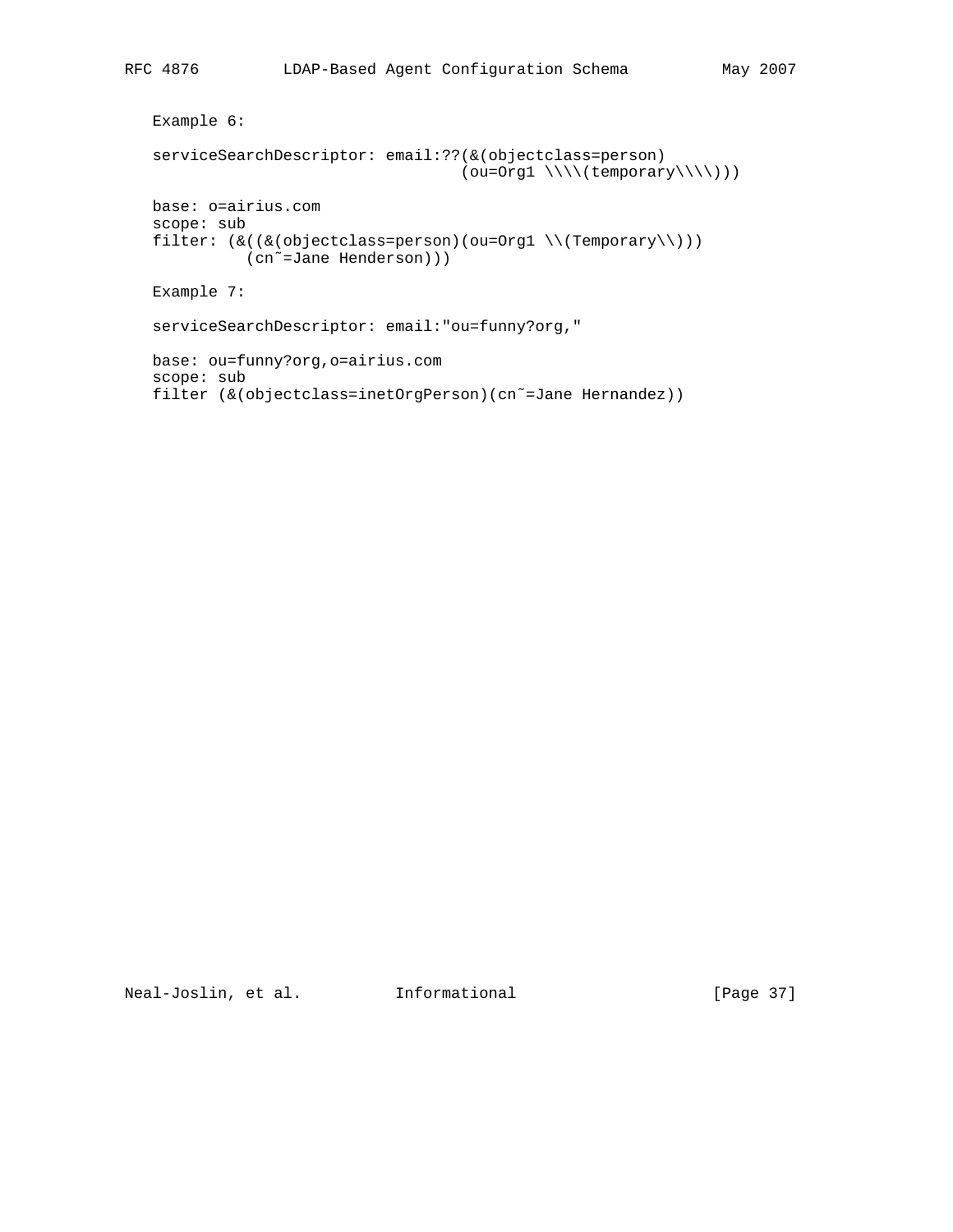Bob Neal-Joslin (editor) Hewlett-Packard Company 19420 Homestead RD M/S 4029 Cupertino, CA 95014 US Phone: +1 408 447 3044 EMail: bob\_joslin@hp.com URI: http://www.hp.com Luke Howard PADL Software Pty. Ltd. PO Box 59 Central Park, Vic 3145 AU EMail: lukeh@padl.com URI: http://www.padl.com Morteza Ansari Infoblox 475 Potrero Avenue

 US Phone: +1 408 716 4300

EMail: morteza@infoblox.com

Sunnyvale, CA 94085

Neal-Joslin, et al. 1nformational [Page 38]

Authors' Addresses